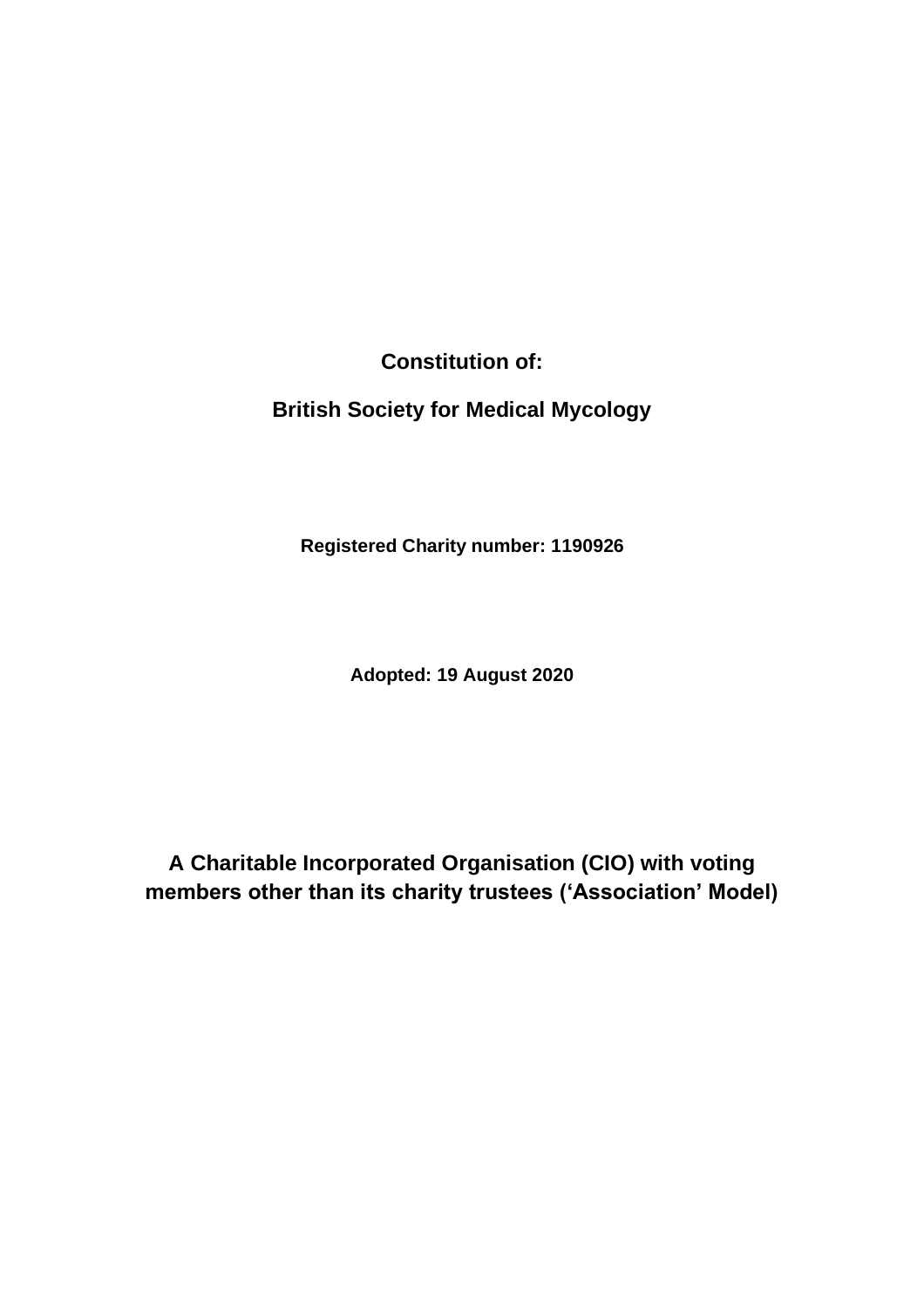# **1. Name**

The name of the Charitable Incorporated Organisation ("the CIO") is **British Society for Medical Mycology**

# **2. National location of principal office**

The CIO must have a principal office in England or Wales.

# **3. Object**

The object of the CIO is to advance education and promote research in all branches of medical and veterinary mycology and to disseminate the results of such research for the public benefit

Nothing in this constitution shall authorise an application of the property of the CIO for the purposes which are not charitable in accordance with section 7 of the Charities and Trustee Investment (Scotland) Act 2005 and section 2 of the Charities Act (Northern Ireland) 2008.

## **4. Powers**

The CIO has power to do anything which is calculated to further its object or is conducive or incidental to doing so. In particular, the CIO's powers include power to:

- (1) borrow money and to charge the whole or any part of its property as security for the repayment of the money borrowed. The CIO must comply as appropriate with sections 124 and 125 of the Charities Act 2011 if it wishes to mortgage land;
- (2) buy, take on lease or in exchange, hire or otherwise acquire any property and to maintain and equip it for use;
- (3) sell, lease or otherwise dispose of all or any part of the property belonging to the CIO. In exercising this power, the CIO must comply as appropriate with sections 117 and 119-123 of the Charities Act 2011;
- (4) employ and remunerate such staff as are necessary for carrying out the work of the CIO. The CIO may employ or remunerate a charity trustee only to the extent that it is permitted to do so by clause 6 (Benefits and payments to charity trustees and connected persons) and provided it complies with the conditions of those clauses;
- (5) deposit or invest funds, employ a professional fund-manager, and arrange for the investments or other property of the CIO to be held in the name of a nominee, in the same manner and subject to the same conditions as the trustees of a trust are permitted to do by the Trustee Act 2000; and
- (6) sponsor, from time to time, the organisation of scientific activities such as training courses, publications and working parties on topical problems.

## **5. Application of income and property**

- (1) The income and property of the CIO must be applied solely towards the promotion of the objects.
	- (a) A charity trustee is entitled to be reimbursed from the property of the CIO or may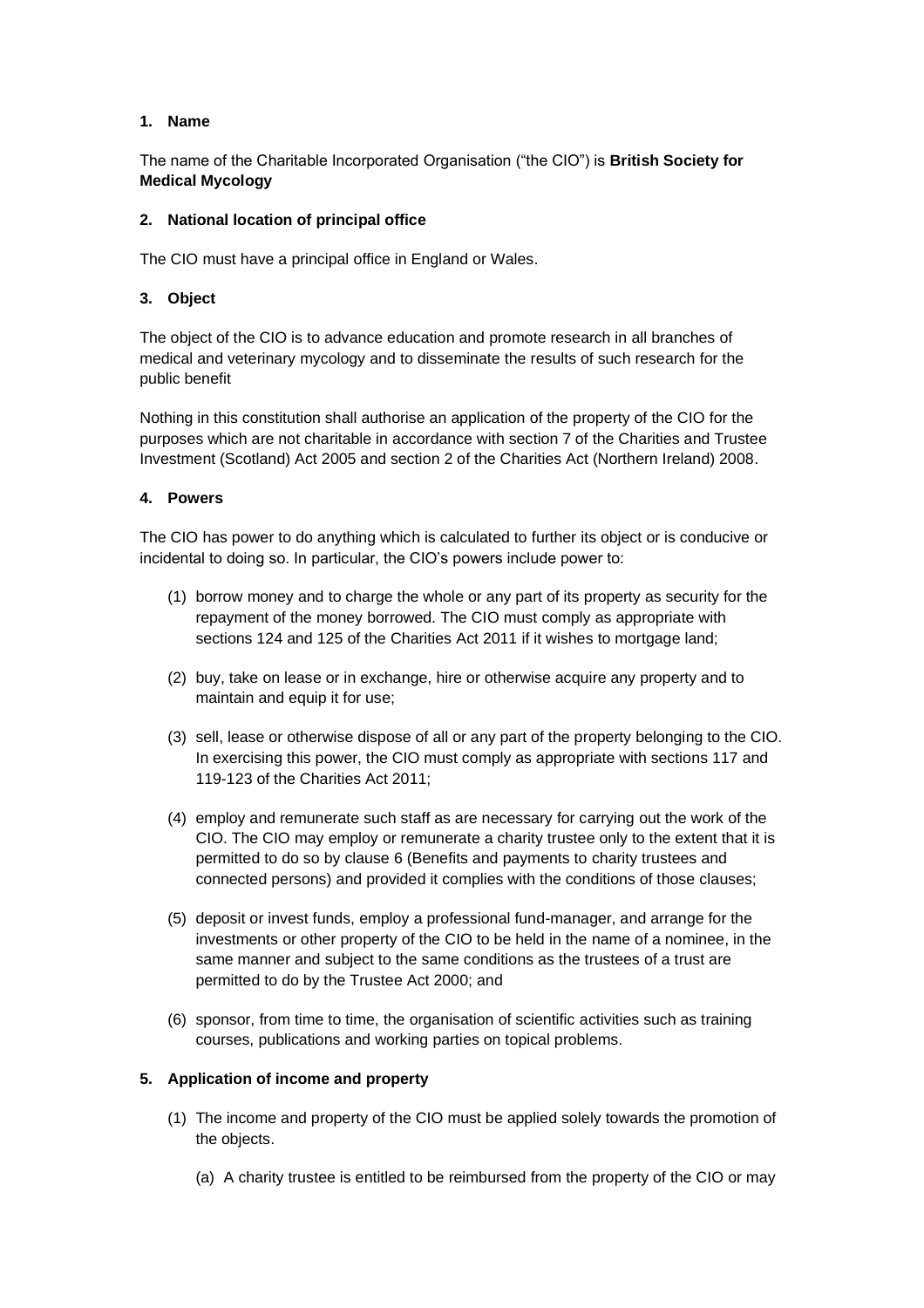pay out of such property reasonable expenses properly incurred by him or her when acting on behalf of the CIO.

- (b) A charity trustee may benefit from trustee indemnity insurance cover purchased at the CIO's expense in accordance with, and subject to the conditions in, section 189 of the Charities Act 2011.
- (2) None of the income or property of the CIO may be paid or transferred directly or indirectly by way of dividend, bonus or otherwise by way of profit to any member of the CIO. This does not prevent a member who is not also a charity trustee receiving:
	- (a) a benefit from the CIO as a beneficiary of the CIO;
	- (b) reasonable and proper remuneration for any goods or services supplied to the CIO.
- (3) Nothing in this clause shall prevent a charity trustee or connected person receiving any benefit or payment which is authorised by Clause 6.

#### **6. Benefits and payments to charity trustees and connected persons**

(1) General provisions

No charity trustee or connected person may:

- (a) buy or receive any goods or services from the CIO on terms preferential to those applicable to members of the public;
- (b) sell goods, services, or any interest in land to the CIO;
- (c) be employed by, or receive any remuneration from, the CIO;
- (d) receive any other financial benefit from the CIO;

unless the payment or benefit is permitted by sub-clause (2) of this clause, or authorised by the court or the prior written consent of the Charity Commission ("the Commission") has been obtained. In this clause, a "financial benefit" means a benefit, direct or indirect, which is either money or has a monetary value.

- (2) Scope and powers permitting trustees' or connected persons' benefits
	- (a) A charity trustee or connected person may receive a benefit from the CIO as a beneficiary of the CIO provided that a majority of the trustees do not benefit in this way.
	- (b) A charity trustee or connected person may enter into a contract for the supply of services, or of goods that are supplied in connection with the provision of services, to the CIO where that is permitted in accordance with, and subject to the conditions in, section 185 to 188 of the Charities Act 2011.
	- (c) Subject to sub-clause (3) of this clause a charity trustee or connected person may provide the CIO with goods that are not supplied in connection with services provided to the CIO by the charity trustee or connected person.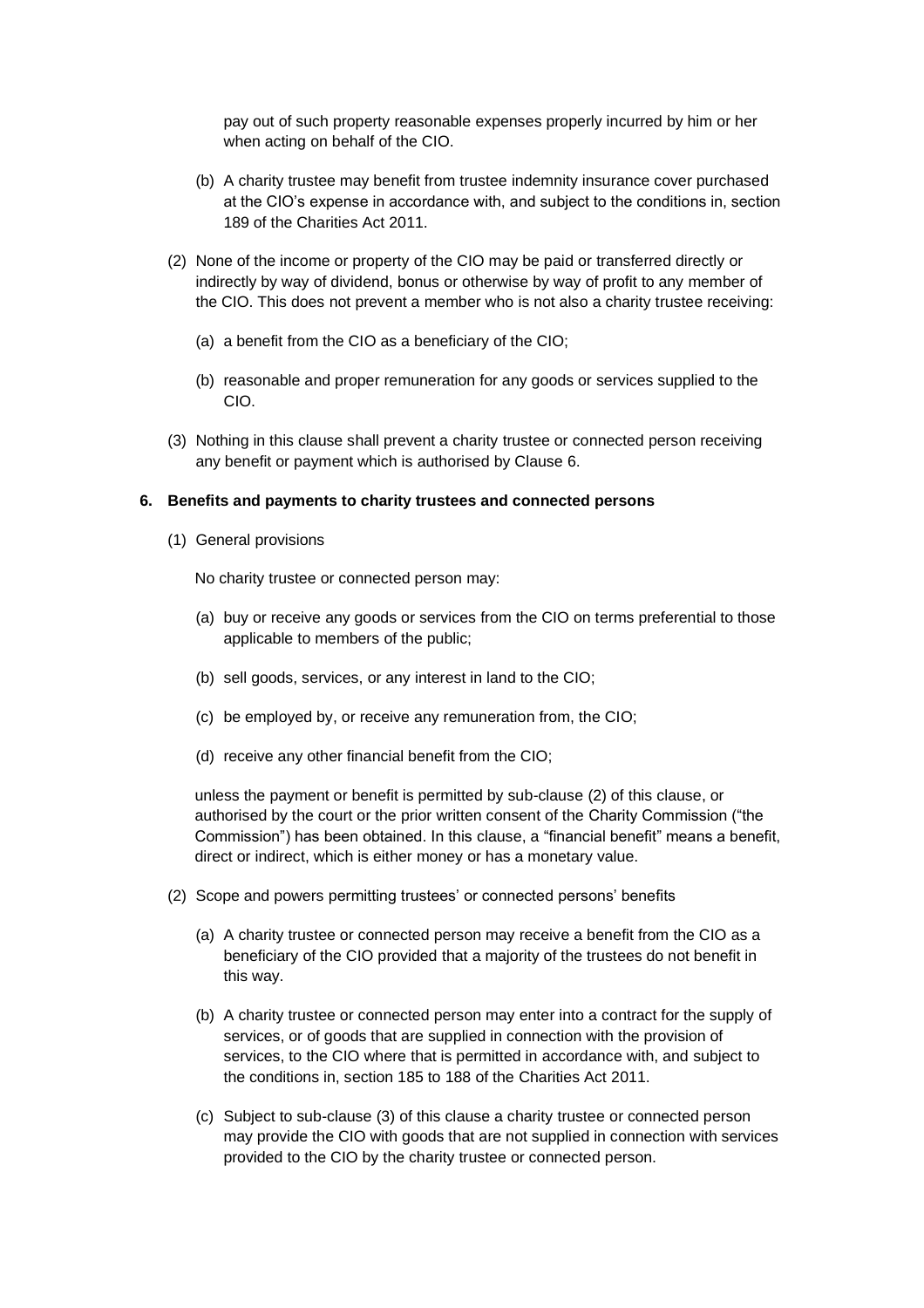- (d) A charity trustee or connected person may receive interest on money lent to the CIO at a reasonable and proper rate which must be not more than the Bank of England bank rate (also known as the base rate).
- (e) A charity trustee or connected person may receive rent for premises let by the trustee or connected person to the CIO. The amount of the rent and the other terms of the lease must be reasonable and proper. The charity trustee concerned must withdraw from any meeting at which such a proposal or the rent or other terms of the lease are under discussion.
- (f) A charity trustee or connected person may take part in the normal trading and fundraising activities of the CIO on the same terms as members of the public.
- (3) Payment for supply of goods only controls

The CIO and its charity trustees may only rely upon the authority provided by subclause (2)(c) of this clause if each of the following conditions is satisfied:

- (a) The amount or maximum amount of the payment for the goods is set out in a written agreement between the CIO and the charity trustee or connected person supplying the goods ("the supplier").
- (b) The amount or maximum amount of the payment for the goods does not exceed what is reasonable in the circumstances for the supply of the goods in question.
- (c) The other charity trustees are satisfied that it is in the best interests of the CIO to contract with the supplier rather than with someone who is not a charity trustee or connected person. In reaching that decision the charity trustees must balance the advantage of contracting with a charity trustee or connected person against the disadvantages of doing so.
- (d) The supplier is absent from the part of any meeting at which there is discussion of the proposal to enter into a contract or arrangement with him or her or it with regard to the supply of goods to the CIO.
- (e) The supplier does not vote on any such matter and is not to be counted when calculating whether a quorum of charity trustees is present at the meeting.
- (f) The reason for their decision is recorded by the charity trustees in the minute book.
- (g) A majority of the charity trustees then in office are not in receipt of remuneration or payments authorised by clause 6.
- (4) In sub-clauses (2) and (3) of this clause:
	- (a) "the CIO" includes any company in which the CIO:
		- (i) holds more than 50% of the shares; or
		- (ii) controls more than 50% of the voting rights attached to the shares; or
		- (iii) has the right to appoint one or more directors to the board of the company;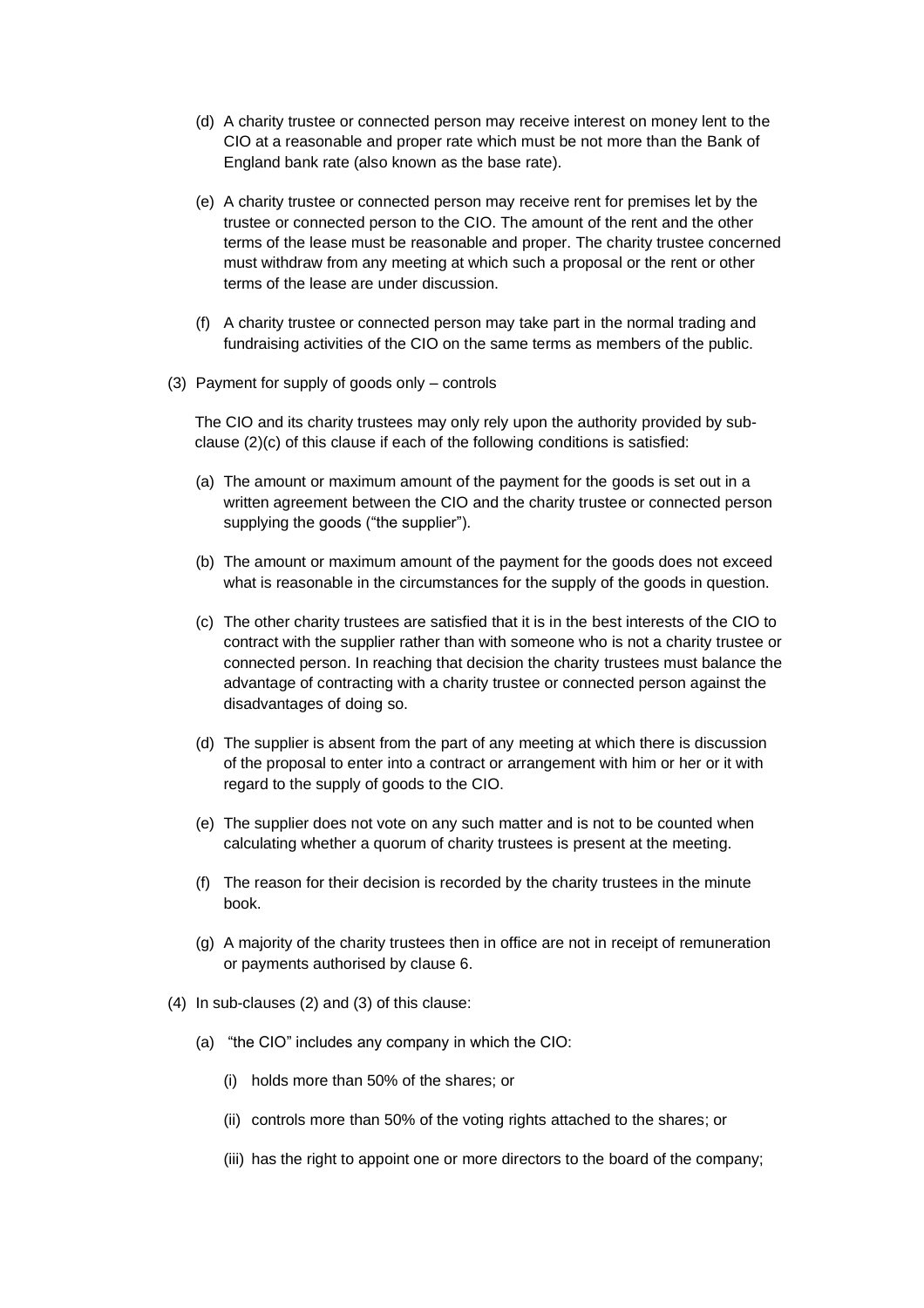(b) "connected person" includes any person within the definition set out in clause 30 (Interpretation);

# **7. Conflicts of interest and conflicts of loyalty**

A charity trustee must:

- (1) declare the nature and extent of any interest, direct or indirect, which he or she has in a proposed transaction or arrangement with the CIO or in any transaction or arrangement entered into by the CIO which has not previously been declared; and
- (2) absent himself or herself from any discussions of the charity trustees in which it is possible that a conflict of interest will arise between his or her duty to act solely in the interests of the CIO and any personal interest (including but not limited to any financial interest).

Any charity trustee absenting himself or herself from any discussions in accordance with this clause must not vote or be counted as part of the quorum in any decision of the charity trustees on the matter.

# **8. Liability of members to contribute to the assets of the CIO if it is wound up**

If the CIO is wound up, the members of the CIO have no liability to contribute to its assets and no personal responsibility for settling its debts and liabilities.

# **9. Membership of the CIO**

- (1) Admission of new members
	- (a) Eligibility

Membership of the CIO is open to anyone who is or has been engaged in, or directing, medical and veterinary mycology, and who, by applying for membership, has indicated his, her or its agreement to become a member and acceptance of the duty of members set out in sub-clause (3) of this clause.

A member may be an individual, a corporate body, or an individual or corporate body representing an organisation which is not incorporated.

The CIO may create different classes of membership, and may determine the rights and obligations of members in any such class of members (including payment of membership fees), and the conditions for admission to, and termination of membership of any such class of members.

(b) Transitional arrangements

The members of the CIO from the date of incorporation of the CIO to the date of dissolution of the British Society for Medical Mycology (an unincorporated members' association with registered charity number 291852 – "the Unincorporated Association") shall be the members from time to time of the Unincorporated Association, in the same classes of membership of the Unincorporated Association and with the same rights and obligations of members and conditions for admission to, and termination of, membership associated with those classes of membership.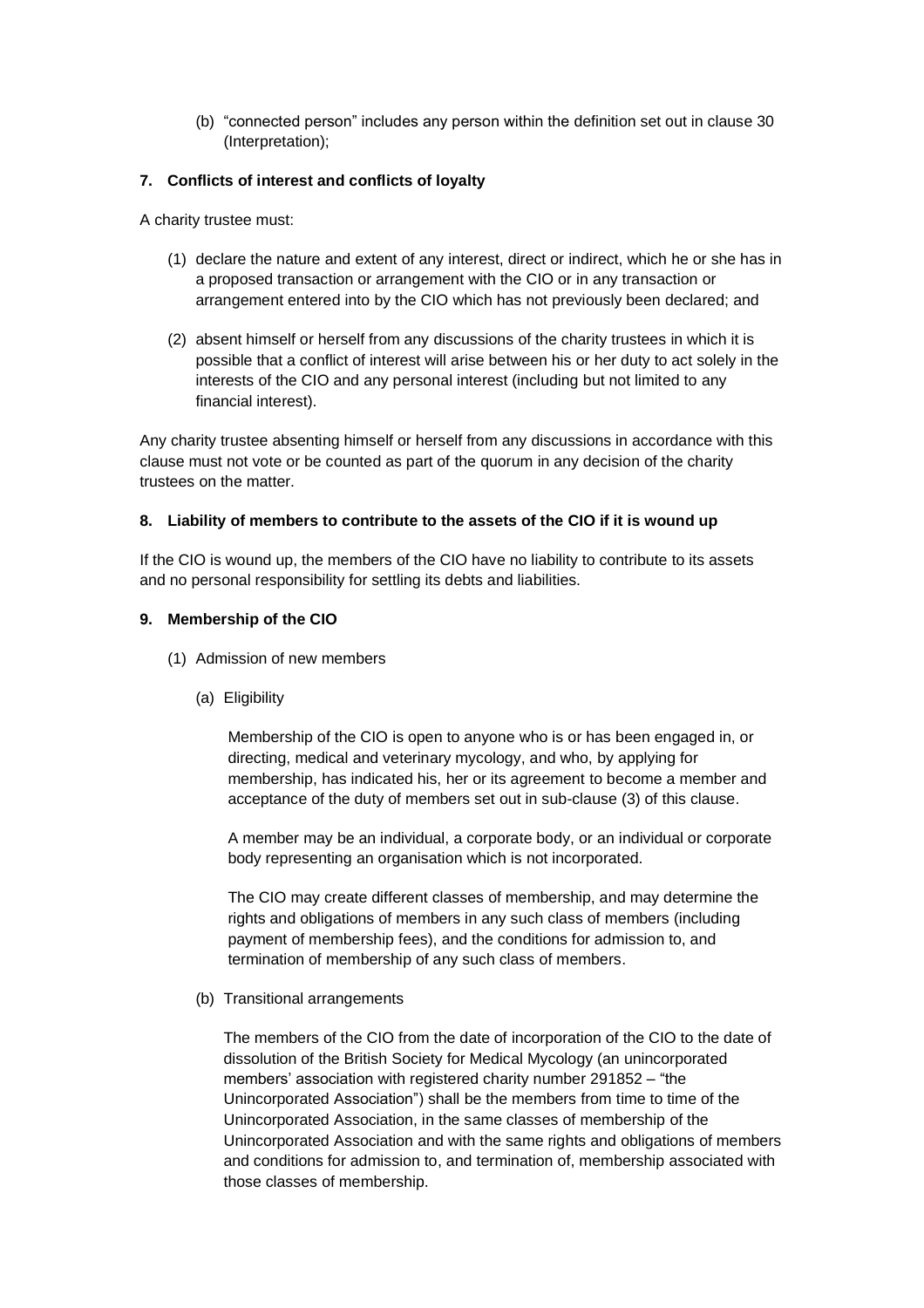(c) Admission procedure

The charity trustees:

- (i) shall only consider applicants for membership who have been proposed by two or more members from personal knowledge;
- (ii) may require applications for membership to be made in any reasonable way that they decide;
- (iii) shall, in considering applications for membership, take into account the applicant's contribution to medical mycology in the British Isles;
- (iv) shall, if they approve an application for membership, notify the applicant of their decision within 56 days of the decision being taken and send the applicant a copy of this constitution and any rules made under it;
- (v) may refuse an application for membership if they believe that it is in the best interests of the CIO for them to do so;
- (vi) shall, if they decide to refuse an application for membership, give the applicant their reasons for doing so, within 56 days of the decision being taken, and give the applicant the opportunity to appeal against the refusal; and
- (vii) shall give fair consideration to any such appeal, and shall inform the applicant of their decision, but any decision to confirm refusal of the application for membership shall be final.
- (2) Honorary and Life Members
	- (a) An individual member who has been in membership of the CIO (or its predecessor unincorporated association) for at least 10 consecutive years and who has retired from active practice, shall be eligible to become an life member.
	- (b) Any member who has made a notable contribution to medical or veterinary mycology and/or to the work of the CIO (or the Unincorporated Association), shall be eligible for nomination to honorary membership.
	- (c) Nominations for life membership and honorary membership may be made by the Executive Committee or by any two members and shall be sent to the General Secretary not less than 3 months before the Annual General Meeting.
	- (d) Life members and honorary members shall be elected by a majority vote of members present at an Annual General Meeting and, if so elected, shall have all the privileges of ordinary members but shall be exempt from payment of any fees levied by the CIO under sub-clause (6) of this clause.
- (3) Transfer of membership

Membership of the CIO cannot be transferred to anyone else except in the case of an individual or corporate body representing an organisation which is not incorporated, whose membership may be transferred by the unincorporated organisation to a new representative. Such transfer of membership does not take effect until the CIO has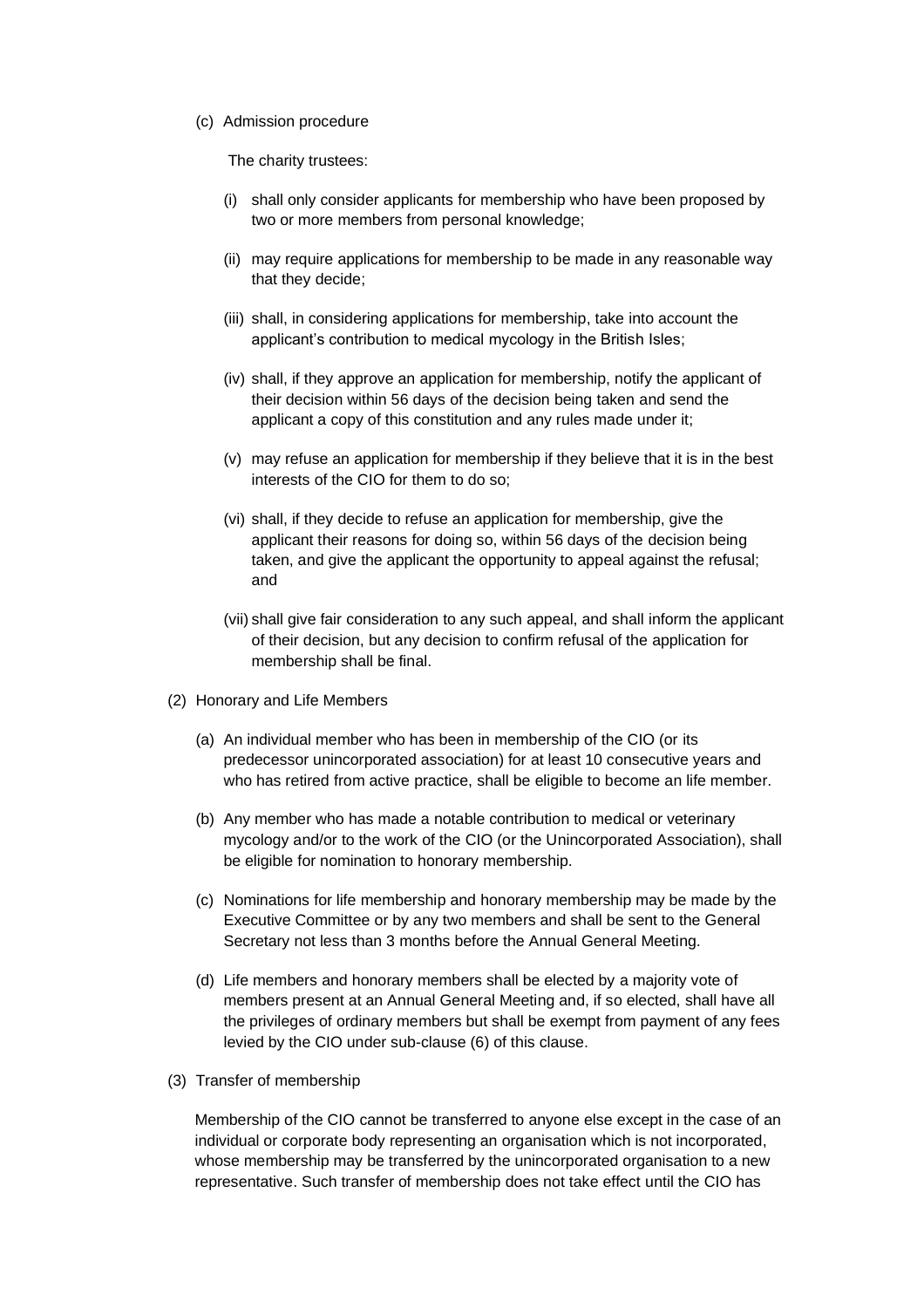received written notification of the transfer.

(4) Duty of members

It is the duty of each member of the CIO to exercise his or her powers as a member of the CIO in the way he or she decides in good faith would be most likely to further the purposes of the CIO.

- (5) Termination of membership
	- (a) Membership of the CIO comes to an end if:
		- (i) the member dies, or, in the case of an organisation (or the representative of an organisation) that organisation ceases to exist; or
		- (ii) the member sends a notice of resignation to the charity trustees; or
		- (iii) any sum of money owed by the member to the CIO is not paid in full within two years of its falling due and the charity trustees pass a resolution to terminate the membership of that member; or
		- (iv) the charity trustees decide that it is in the best interests of the CIO that the member in question should be removed from membership, and pass a resolution to that effect.
	- (b) Before the charity trustees take any decision to remove someone from membership of the CIO they must:
		- (i) inform the member of the reasons why it is proposed to remove him, her or it from membership;
		- (ii) give the member at least 56 clear days' notice in which to make representations to the charity trustees as to why he, she or it should not be removed from membership;
		- (iii) at a duly constituted meeting of the charity trustees, consider whether or not the member should be removed from membership;
		- (iv) consider at that meeting any representations which the member makes as to why the member should not be removed; and
		- (v) allow the member, or the member's representative, to make those representations in person at that meeting, if the member so chooses.
- (6) Membership fees

The CIO may require members to pay reasonable annual membership fees to the CIO, the amount being determined at the Annual General Meeting of the CIO. Such fees fall due to be paid by the members in advance on January 1st each year.

- (7) Informal or associate (non-voting) membership
	- (a) The charity trustees may create associate or other classes of non-voting membership, and may determine the rights and obligations of any such members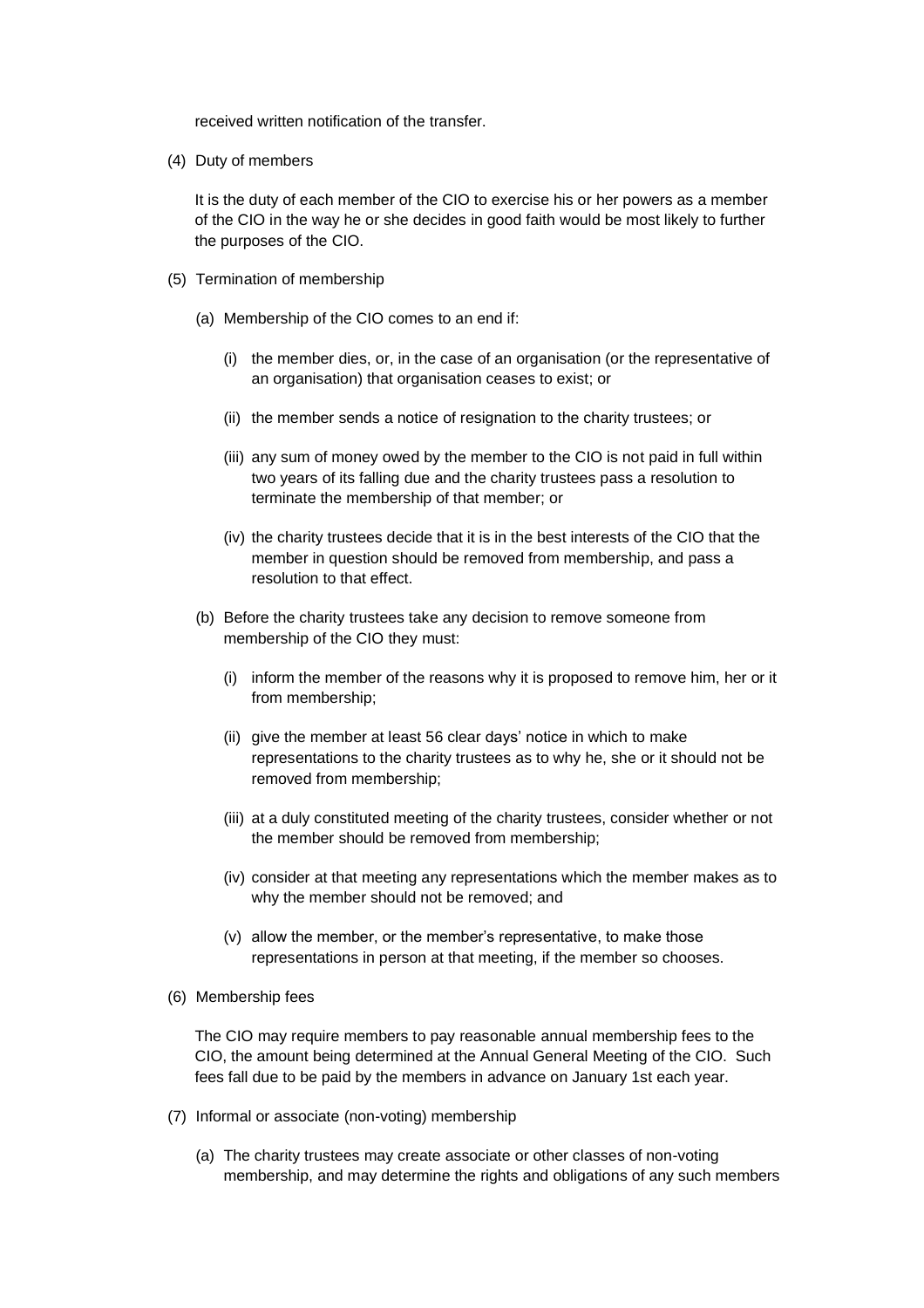(including payment of membership fees), and the conditions for admission to, and termination of membership of any such class of members.

(b) Other references in this constitution to "members" and "membership" do not apply to non-voting members, and non-voting members do not qualify as members for any purpose under the Charities Acts, General Regulations or Dissolution Regulations.

## **10. Members' decisions**

(1) General provisions

Except for those decisions that must be taken in a particular way as indicated in subclause (4) of this clause, decisions of the members of the CIO may be taken either by vote at a general meeting as provided in sub-clause (2) of this clause or by written resolution as provided in sub-clause (3) of this clause.

(2) Taking ordinary decisions by vote

Subject to sub-clause (4) of this clause, any decision of the members of the CIO may be taken by means of a resolution at a general meeting. Such a resolution may be passed by a simple majority of votes cast at the meeting (including votes cast by postal or email ballot, and proxy votes).

- (3) Taking ordinary decisions by written resolution without a general meeting
	- (a) Subject to sub-clause (4) of this clause, a resolution in writing agreed by a simple majority of all the members who would have been entitled to vote upon it had it been proposed at a general meeting shall be effective, provided that:
		- (i) a copy of the proposed resolution has been sent to all the members eligible to vote; and
		- (ii) a simple majority of members has signified its agreement to the resolution in a document or documents which are received at the principal office within the period of 28 days beginning with the circulation date. The document signifying a member's agreement must be authenticated by their signature (or in the case of an organisation which is a member, by execution according to its usual procedure), by a statement of their identity accompanying the document, or in such other manner as the CIO has specified.
	- (b) The resolution in writing may comprise several copies to which one or more members has signified their agreement.
	- (c) Eligibility to vote on the resolution is limited to members who are members of the CIO on the date when the proposal is first circulated in accordance with paragraph (a) above.
	- (d) Not less than 10% of the members of the CIO may request the charity trustees to make a proposal for decision by the members.
	- (e) The charity trustees must within 21 days of receiving such a request comply with it if: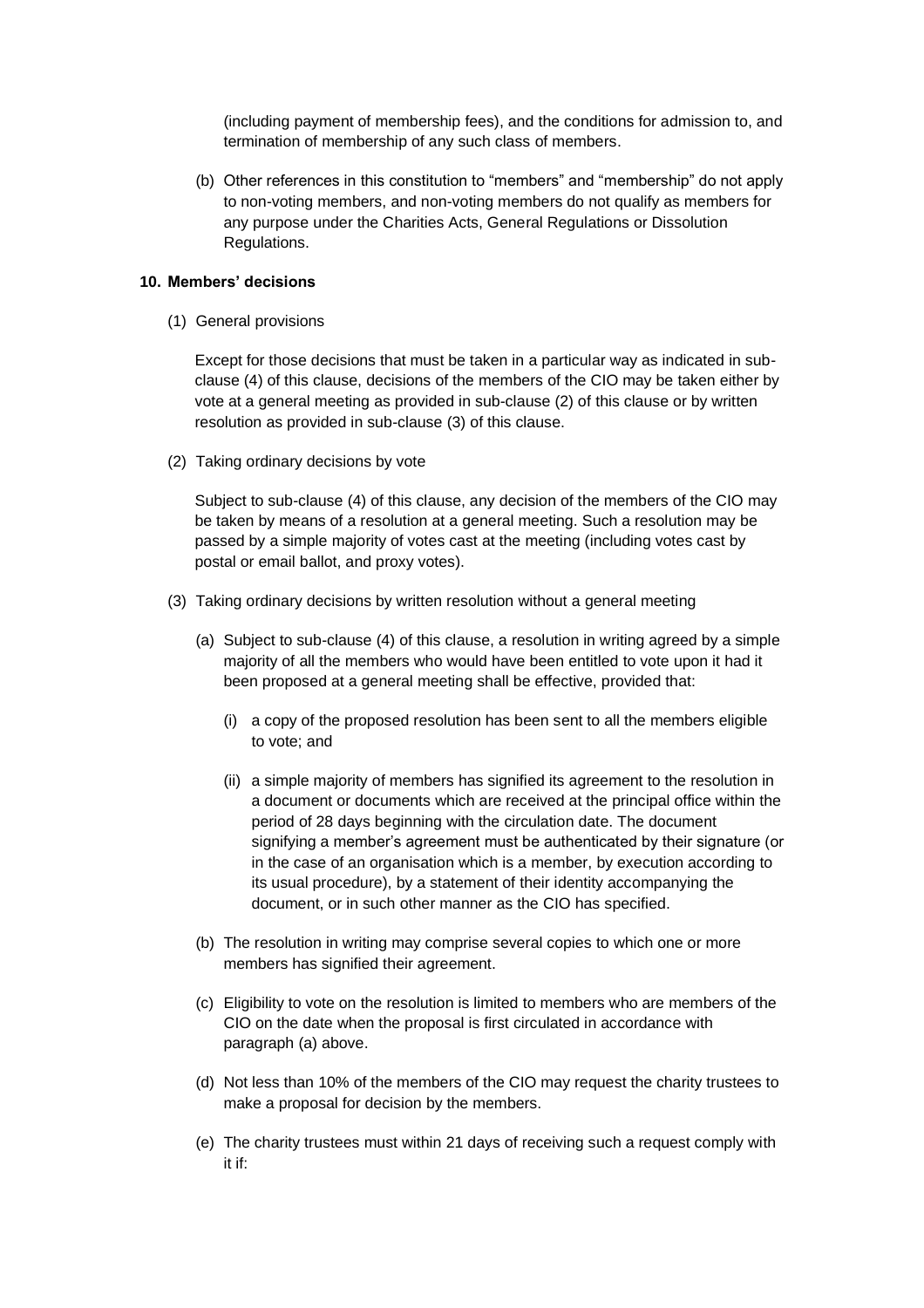- (i) The proposal is not frivolous or vexatious, and does not involve the publication of defamatory material;
- (ii) The proposal is stated with sufficient clarity to enable effect to be given to it if it is agreed by the members; and
- (iii) Effect can lawfully be given to the proposal if it is so agreed.
- (f) Sub-clauses (a) to (c) of this clause apply to a proposal made at the request of members.
- (4) Decisions that must be taken in a particular way
	- (a) Any decision to remove a trustee must be taken in accordance with clause 15(2).
	- (b) Any decision to amend this constitution must be taken in accordance with clause 28 of this constitution (Amendment of Constitution).
	- (c) Any decision to wind up or dissolve the CIO must be taken in accordance with clause 29 of this constitution (Voluntary winding up or dissolution). Any decision to amalgamate or transfer the undertaking of the CIO to one or more other CIOs must be taken in accordance with the provisions of the Charities Act 2011.

#### **11. General meetings of members**

(1) Types of general meeting

There must be an annual general meeting (AGM) of the members of the CIO. The first AGM must be held within 18 months of the registration of the CIO, and subsequent AGMs must be held at intervals of not more than 15 months. The AGM must receive the annual statement of accounts (duly audited or examined where applicable), a financial report from the Treasurer, and the trustees' annual report, and must elect trustees as required under clause 13.

Other general meetings of the members of the CIO may be held at any time.

All general meetings must be held in accordance with the following provisions.

A scientific meeting, relating to the objects of the Society, shall be arranged at least once a year by the Executive Committee. One such meeting shall be held in association with the annual general meeting.

- (2) Calling general meetings
	- (a) The charity trustees:
		- (i) must call the annual general meeting of the members of the CIO in accordance with sub-clause (1) of this clause, and identify it as such in the notice of the meeting; and
		- (ii) may call any other general meeting of the members at any time.
	- (b) The charity trustees must, within 21 days, call a general meeting of the members of the CIO if: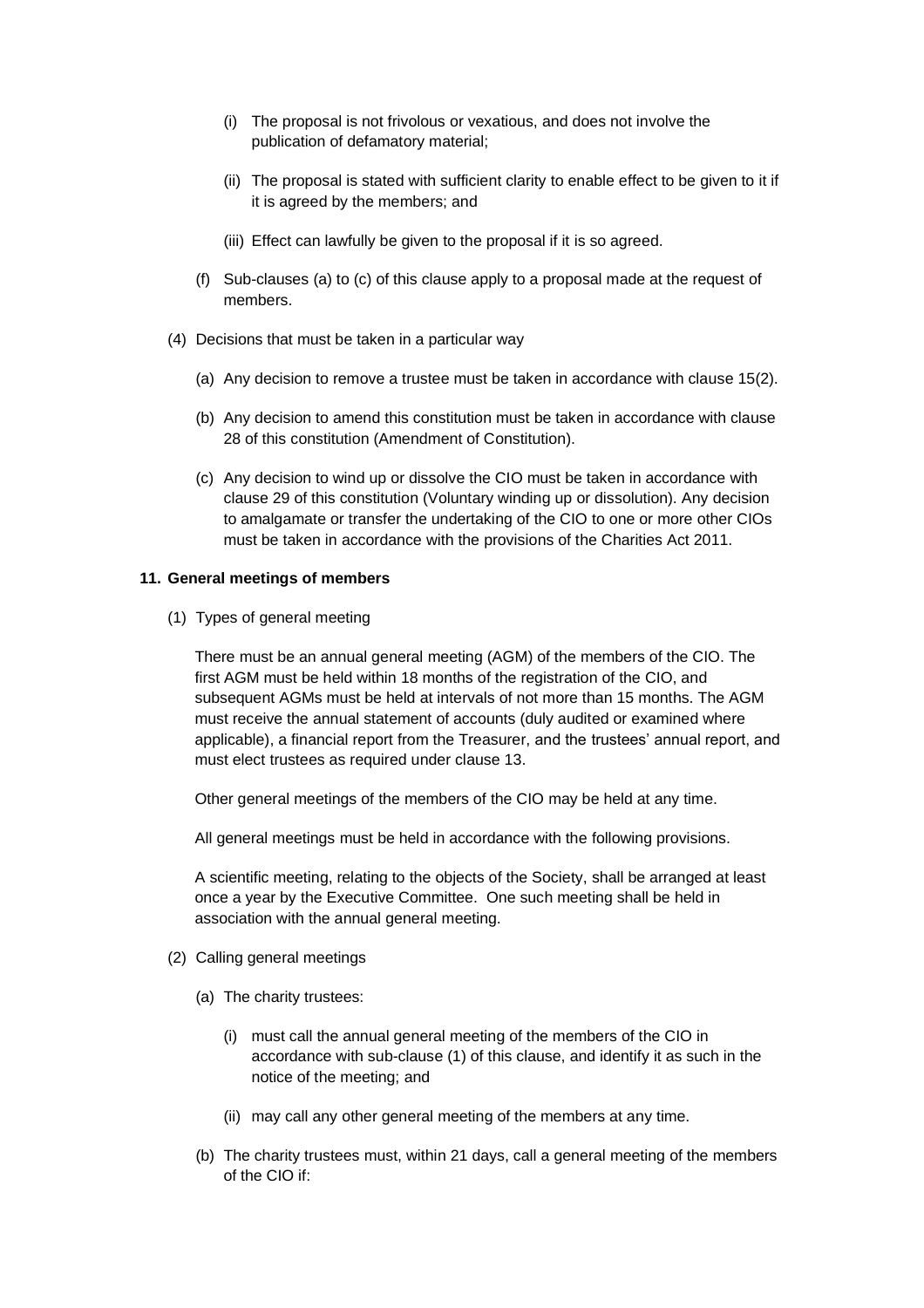- (i) they receive a request to do so from at least 10% of the members of the CIO; and
- (ii) the request states the general nature of the business to be dealt with at the meeting, and is authenticated by the member(s) making the request.
- (c) If, at the time of any such request, there has not been any general meeting of the members of the CIO for more than 12 months, then sub-clause (b)(i) of this clause shall have effect as if 5% were substituted for 10%.
- (d) Any such request may include particulars of a resolution that may properly be proposed, and is intended to be proposed, at the meeting.
- (e) A resolution may only properly be proposed if it is lawful, and is not defamatory, frivolous or vexatious.
- (f) Any general meeting called by the charity trustees at the request of the members of the CIO must be held within 56 days from the date on which it is called.
- (g) If the charity trustees fail to comply with this obligation to call a general meeting at the request of its members, then the members who requested the meeting may themselves call a general meeting.
- (h) A general meeting called in this way must be held not more than 3 months after the date when the members first requested the meeting.
- (i) The CIO must reimburse any reasonable expenses incurred by the members calling a general meeting by reason of the failure of the charity trustees to duly call the meeting, but the CIO shall be entitled to be indemnified by the charity trustees who were responsible for such failure.
- (3) Notice of general meetings
	- (a) The charity trustees, or, as the case may be, the relevant members of the CIO, must give at least 28 clear days' notice of any general meeting to all of the members, and to any charity trustee of the CIO who is not a member.
	- (b) If it is agreed by not less than 90% of all members of the CIO, any resolution may be proposed and passed at the meeting even though the requirements of subclause (3) (a) of this clause have not been met. This sub-clause does not apply where a specified period of notice is strictly required by another clause in this constitution, by the Charities Act 2011 or by the General Regulations.
	- (c) The notice of any general meeting must:
		- (i) state the time and date of the meeting:
		- (ii) give the address at which the meeting is to take place;
		- (iii) give particulars of any resolution which is to be moved at the meeting, and of the general nature of any other business to be dealt with at the meeting; and
		- (iv) if a proposal to alter the constitution of the CIO is to be considered at the meeting, include the text of the proposed alteration;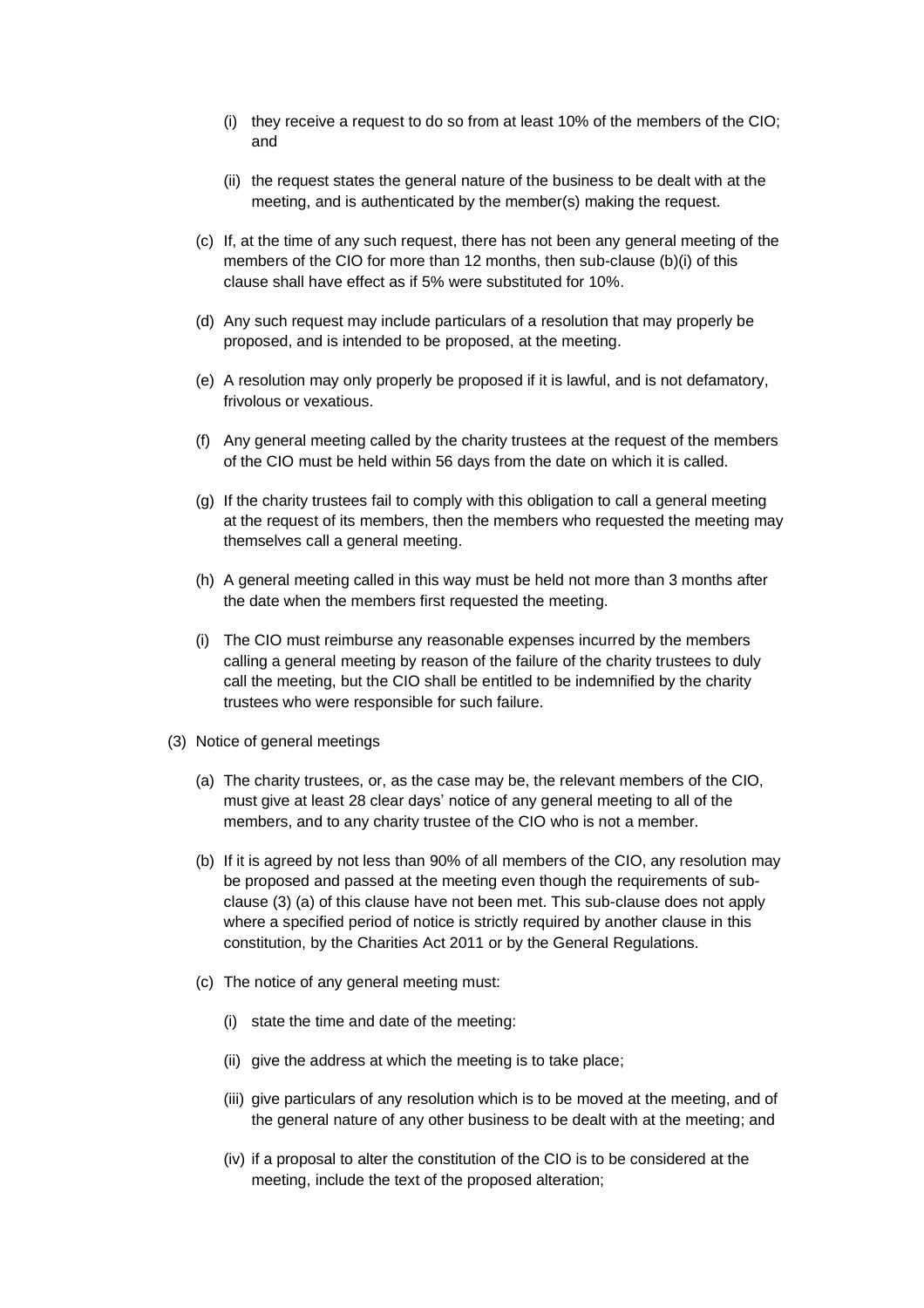- (v) include, with the notice for the AGM, the annual statement of accounts and trustees' annual report, details of persons standing for election or re-election as trustee, or where allowed under clause 22 (Use of electronic communication), details of where the information may be found on the CIO's website.
- (d) Proof that an envelope containing a notice was properly addressed, prepaid and posted; or that an electronic form of notice was properly addressed and sent, shall be conclusive evidence that the notice was given. Notice shall be deemed to be given 48 hours after it was posted or sent.
- (e) The proceedings of a meeting shall not be invalidated because a member who was entitled to receive notice of the meeting did not receive it because of accidental omission by the CIO.
- (4) Chairing of general meetings

The President of the CIO shall, if present at the general meeting and willing to act, preside as chair of the meeting. Subject to that, the members of the CIO who are present at a general meeting shall elect a chair to preside at the meeting.

- (5) Quorum at general meetings
	- (a) No business may be transacted at any general meeting of the members of the CIO unless a quorum is present when the meeting starts.
	- (b) Subject to the following provisions, the quorum for general meetings shall be the greater of 5% of the total number of members or three members. An organisation represented by a person present at the meeting in accordance with sub-clause (9) of this clause, is counted as being present in person.
	- (c) If the meeting has been called by or at the request of the members and a quorum is not present within 15 minutes of the starting time specified in the notice of the meeting, the meeting is closed.
	- (d) If the meeting has been called in any other way and a quorum is not present within 15 minutes of the starting time specified in the notice of the meeting, the chair must adjourn the meeting. The date, time and place at which the meeting will resume must either be announced by the chair or be notified to the CIO's members at least seven clear days before the date on which it will resume.
	- (e) If a quorum is not present within 15 minutes of the start time of the adjourned meeting, the member or members present at the meeting constitute a quorum.
	- (f) If at any time during the meeting a quorum ceases to be present, the meeting may discuss issues and make recommendations to the trustees but may not make any decisions. If decisions are required which must be made by a meeting of the members, the meeting must be adjourned.
- (6) Voting at general meetings
	- (a) Any decision other than one falling within clause 10(4) (Decisions that must be taken in a particular way) shall be taken by a simple majority of votes cast at the meeting (including proxy and postal votes). Every member has one vote unless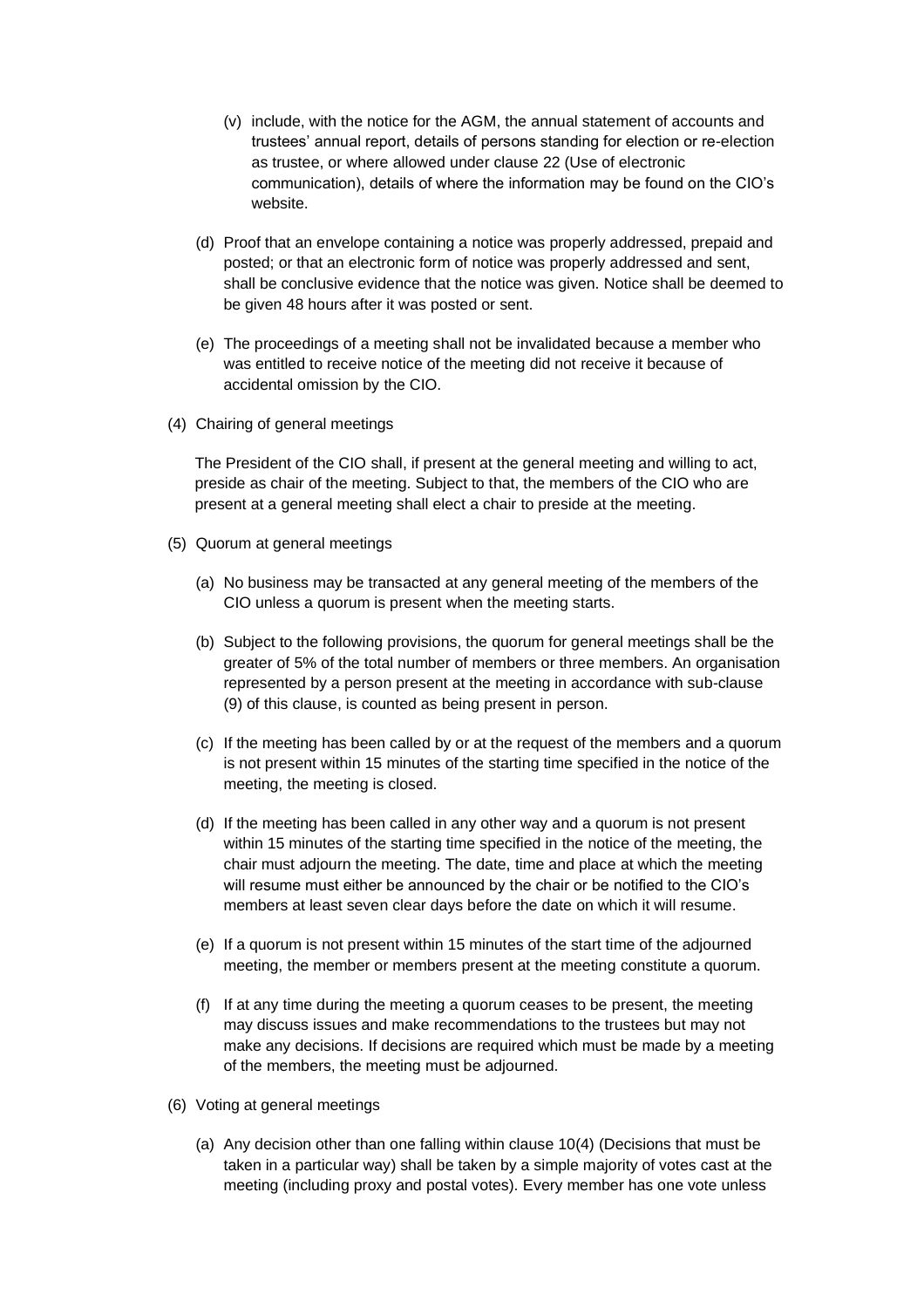otherwise provided in the rights of a particular class of membership under this constitution.

- (b) A resolution put to the vote of a meeting shall be decided on a show of hands, unless (before or on the declaration of the result of the show of hands) a poll is duly demanded. A poll may be demanded by the chair or by at least 10% of the members present in person or by proxy at the meeting.
- (c) A poll demanded on the election of a person to chair the meeting or on a question of adjournment must be taken immediately. A poll on any other matter shall be taken, and the result of the poll shall be announced, in such manner as the chair of the meeting shall decide, provided that the poll must be taken, and the result of the poll announced, within 30 days of the demand for the poll.
- (d) A poll may be taken:
	- (i) at the meeting at which it was demanded; or
	- (ii) at some other time and place specified by the chair; or
	- (iii) through the use of postal or electronic communications.
- (e) In the event of an equality of votes, whether on a show of hands or on a poll, the chair of the meeting shall have a second, or casting vote.
- (f) Any objection to the qualification of any voter must be raised at the meeting at which the vote is cast and the decision of the chair of the meeting shall be final.
- (7) Proxy voting
	- (a) Any member of the CIO may appoint another person as a proxy to exercise all or any of that member's rights to attend, speak and vote at a general meeting of the CIO. Proxies must be appointed by a notice in writing (a "proxy notice") which:
		- (i) states the name and address of the member appointing the proxy;
		- (ii) identifies the person appointed to be that member's proxy and the general meeting in relation to which that person is appointed;
		- (iii) is signed by or on behalf of the member appointing the proxy, or is authenticated in such manner as the CIO may determine; and
		- (iv) is delivered to the CIO in accordance with the constitution and any instructions contained in the notice of the general meeting to which they relate.
	- (b) The CIO may require proxy notices to be delivered in a particular form, and may specify different forms for different purposes.
	- (c) Proxy notices may (but do not have to) specify how the proxy appointed under them is to vote (or that the proxy is to abstain from voting) on one or more resolutions.
	- (d) Unless a proxy notice indicates otherwise, it must be treated as: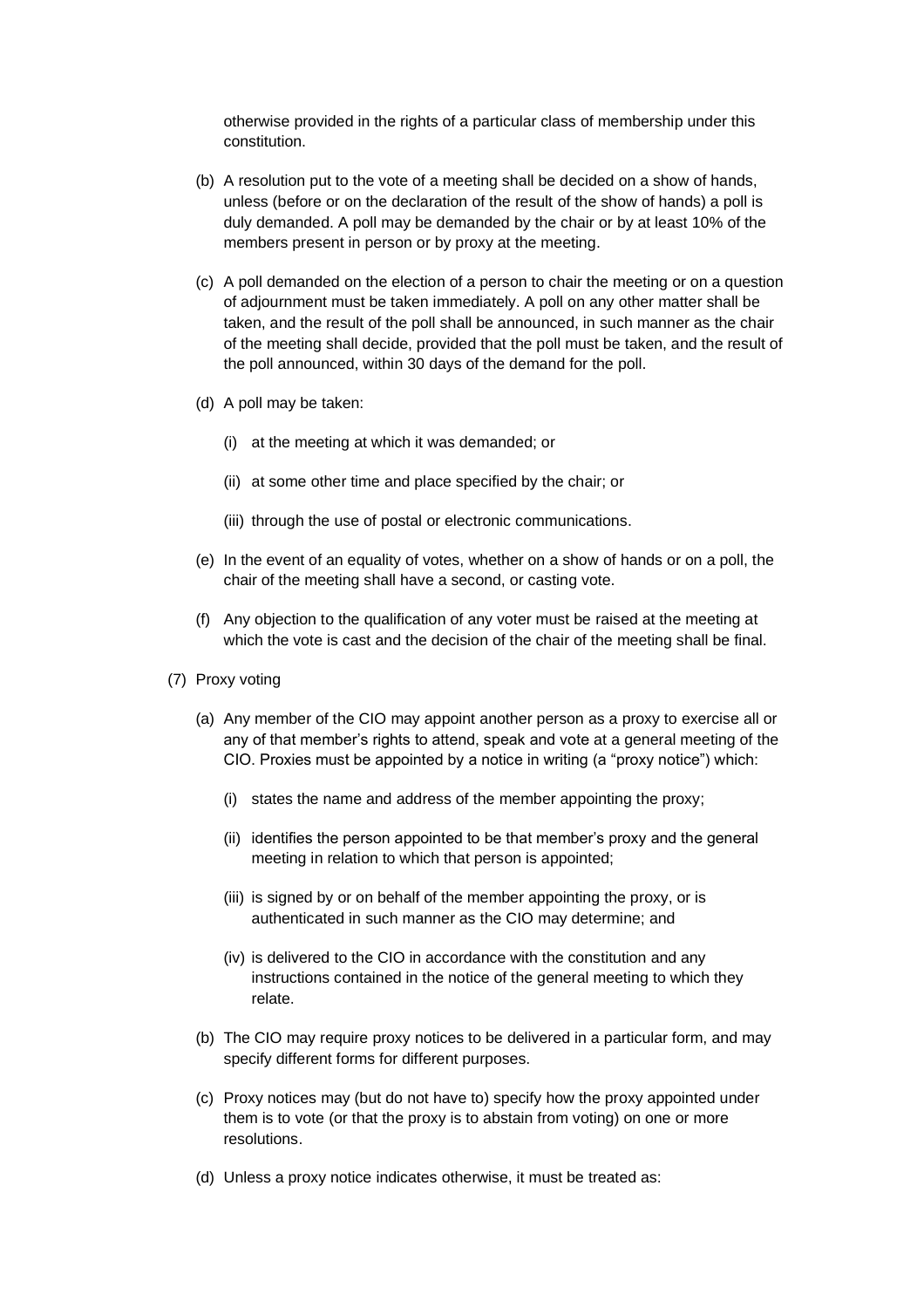- (i) allowing the person appointed under it as a proxy discretion as to how to vote on any ancillary or procedural resolutions put to the meeting; and
- (ii) appointing that person as a proxy in relation to any adjournment of the general meeting to which it relates as well as the meeting itself.
- (e) A member who is entitled to attend, speak or vote (either on a show of hands or on a poll) at a general meeting remains so entitled in respect of that meeting or any adjournment of it, even though a valid proxy notice has been delivered to the CIO by or on behalf of that member.
- (f) An appointment under a proxy notice may be revoked by delivering to the CIO a notice in writing given by or on behalf of the member by whom or on whose behalf the proxy notice was given.
- (g) A notice revoking a proxy appointment only takes effect if it is delivered before the start of the meeting or adjourned meeting to which it relates.
- (h) If a proxy notice is not signed or authenticated by the member appointing the proxy, it must be accompanied by written evidence that the person who signed or authenticated it on that member's behalf had authority to do so.
- (8) Postal Voting
	- (a) The CIO may, if the charity trustees so decide, allow the members to vote by post or electronic mail ("email") to elect charity trustees or to make a decision on any matter that is being decided at a general meeting of the members.
	- (b) The charity trustees must appoint at least two persons independent of the CIO to serve as scrutineers to supervise the conduct of the postal/email ballot and the counting of votes.
	- (c) If postal and/or email voting is to be allowed on a matter, the CIO must send to members of the CIO not less than 21 days before the deadline for receipt of votes cast in this way:
		- (i) a notice by email, if the member has agreed to receive notices in this way under clause 22 (Use of electronic communications), including an explanation of the purpose of the vote and the voting procedure to be followed by the member, and a voting form capable of being returned by email or post to the CIO, containing details of the resolution being put to a vote, or of the candidates for election, as applicable;
		- (ii) a notice by post to all other members, including a written explanation of the purpose of the postal vote and the voting procedure to be followed by the member; and a postal voting form containing details of the resolution being put to a vote, or of the candidates for election, as applicable.
	- (d) The voting procedure must require all forms returned by post to be in an envelope with the member's name and signature, and nothing else, on the outside, inside another envelope addressed to 'The Scrutineers for the British Society for Medical Mycology', at the CIO's principal office or such other postal address as is specified in the voting procedure.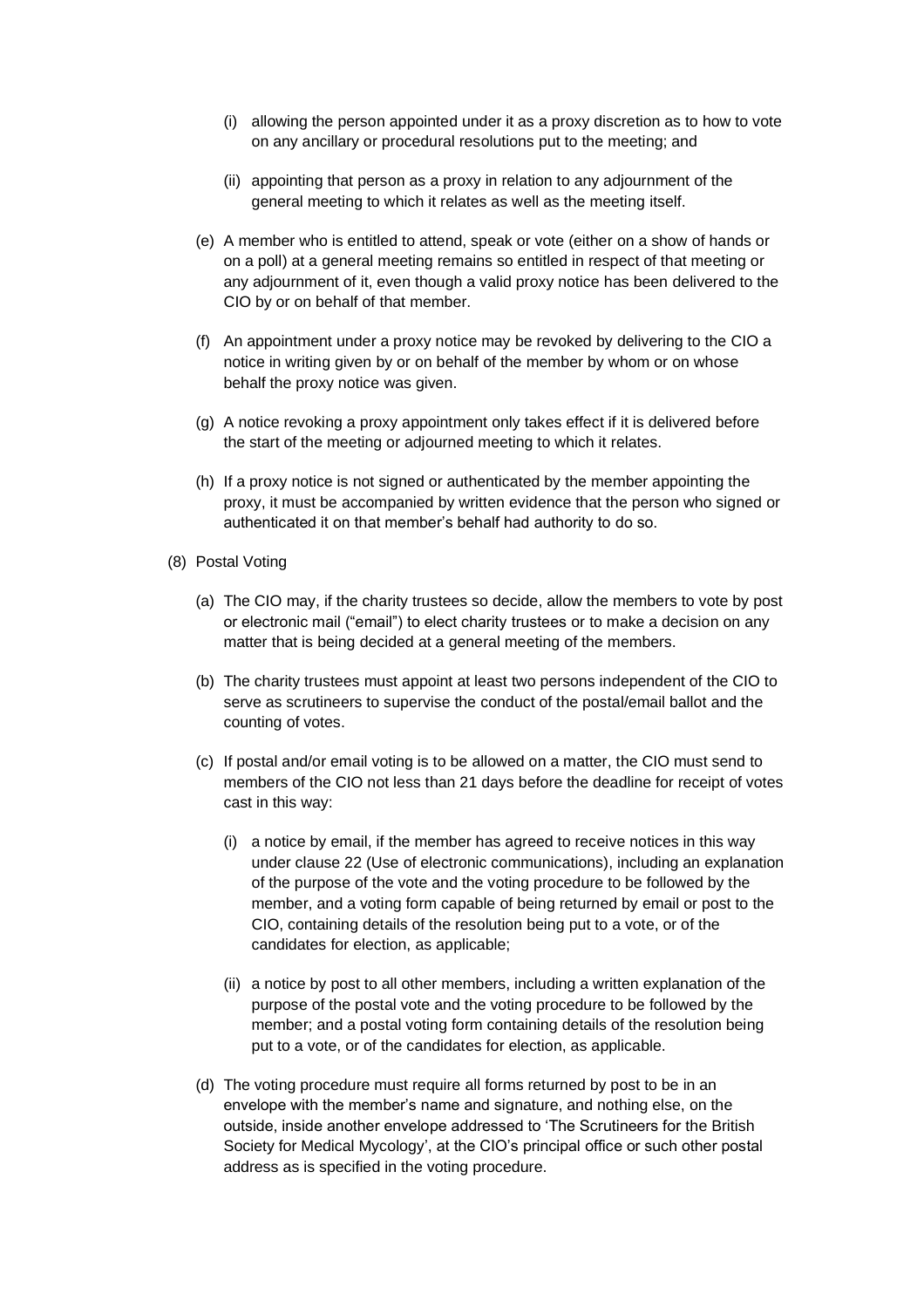- (e) The voting procedure for votes cast by email must require the member's name to be at the top of the email, and the email must be authenticated in the manner specified in the voting procedure.
- (f) Email votes must be returned to an email address used only for this purpose and must be accessed only by a scrutineer.
- (g) The voting procedure must specify the closing date and time for receipt of votes, and must state that any votes received after the closing date or not complying with the voting procedure will be invalid and not be counted.
- (h) The scrutineers must make a list of names of members casting valid votes, and a separate list of members casting votes which were invalid. These lists must be provided to a charity trustee or other person overseeing admission to, and voting at, the general meeting. A member who has cast a valid postal or email vote must not vote at the meeting, and must not be counted in the quorum for any part of the meeting on which he, she or it has already cast a valid vote. A member who has cast an invalid vote by post or email is allowed to vote at the meeting and counts towards the quorum.
- (i) For postal votes, the scrutineers must retain the internal envelopes (with the member's name and signature). For email votes, the scrutineers must cut off and retain any part of the email that includes the member's name. In each case, a scrutineer must record on this evidence of the member's name that the vote has been counted, or if the vote has been declared invalid, the reason for such declaration.
- (j) Votes cast by post or email must be counted by all the scrutineers before the meeting at which the vote is to be taken. The scrutineers must provide to the person chairing the meeting written confirmation of the number of valid votes received by post and email and the number of votes received which were invalid.
- (k) The scrutineers must not disclose the result of the postal/email ballot until after votes taken by hand or by poll at the meeting, or by poll after the meeting, have been counted. Only at this point shall the scrutineers declare the result of the valid votes received, and these votes shall be included in the declaration of the result of the vote.
- (l) Following the final declaration of the result of the vote, the scrutineers must provide to a charity trustee or other authorised person bundles containing the evidence of members submitting valid postal votes; evidence of members submitting valid email votes; evidence of invalid votes; the valid votes; and the invalid votes.
- (m) Any dispute about the conduct of a postal or email ballot must be referred initially to a panel set up by the charity trustees, to consist of two trustees and two persons independent of the CIO. If the dispute cannot be satisfactorily resolved by the panel, it must be referred to the Electoral Reform Services. Representation of organisations and corporate members
- (9) An organisation or a corporate body that is a member of the CIO may, in accordance with its usual decision-making process, authorise a person to act as its representative at any general meeting of the CIO. Each such member shall notify the name of the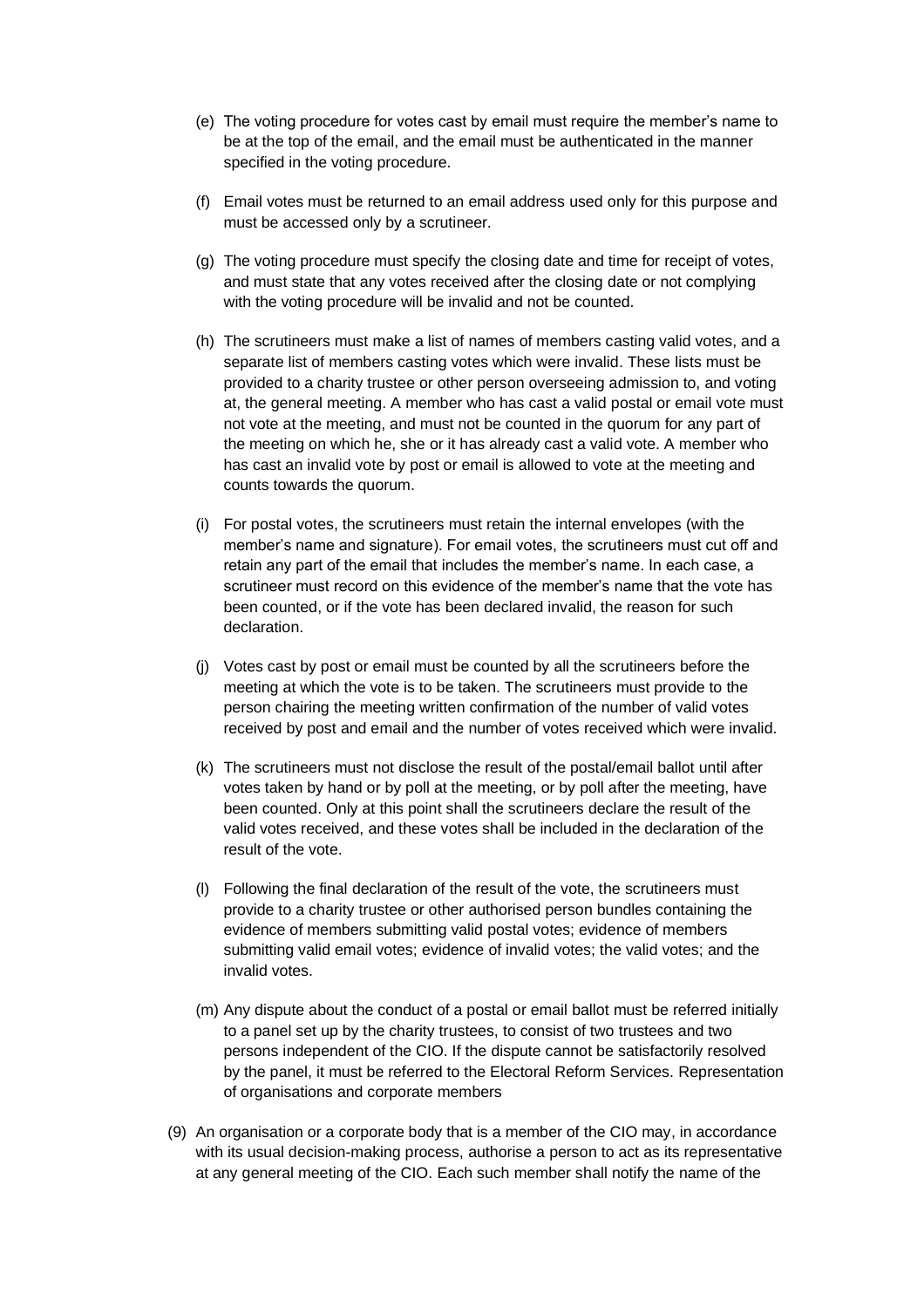representative appointed by it and of any alternate to the General Secretary. If the representative or alternate resigns from or otherwise leaves the member organisation or corporate body, he or she shall forthwith cease to be the representative of the member organisation or corporate body. The representative is entitled to exercise the same powers on behalf of the organisation or corporate body as the organisation or corporate body could exercise as an individual member of the CIO.

(10)Adjournment of meetings

The chair may with the consent of a meeting at which a quorum is present (and shall if so directed by the meeting) adjourn the meeting to another time and/or place. No business may be transacted at an adjourned meeting except business which could properly have been transacted at the original meeting.

#### **12. Charity trustees**

(1) Functions and duties of charity trustees

The charity trustees shall comprise the Executive Committee and shall manage the affairs of the CIO and may for that purpose exercise all the powers of the CIO. It is the duty of each charity trustee:

- (a) to exercise his or her powers and to perform his or her functions as a trustee of the CIO in the way he or she decides in good faith would be most likely to further the purposes of the CIO; and
- (b) to exercise, in the performance of those functions, such care and skill as is reasonable in the circumstances having regard in particular to:
	- (i) any special knowledge or experience that he or she has or holds himself or herself out as having; and
	- (ii) if he or she acts as a charity trustee of the CIO in the course of a business or profession, to any special knowledge or experience that it is reasonable to expect of a person acting in the course of that kind of business or profession.
- (2) Eligibility for trusteeship
	- (a) Every charity trustee must be a natural person.
	- (b) No one may be appointed as a charity trustee:
		- (i) if he or she is under the age of 16 years; or
		- (ii) if he or she would automatically cease to hold office under the provisions of clause 15(1)(f).
	- (c) No one is entitled to act as a charity trustee whether on appointment or on any re-appointment until he or she has expressly acknowledged, in whatever way the charity trustees decide, his or her acceptance of the office of charity trustee.
	- (d) At least one of the trustees of the CIO must be 18 years of age or over. If there is no trustee aged at least 18 years, the remaining trustee or trustees may act only to call a meeting of the charity trustees, or appoint a new charity trustee.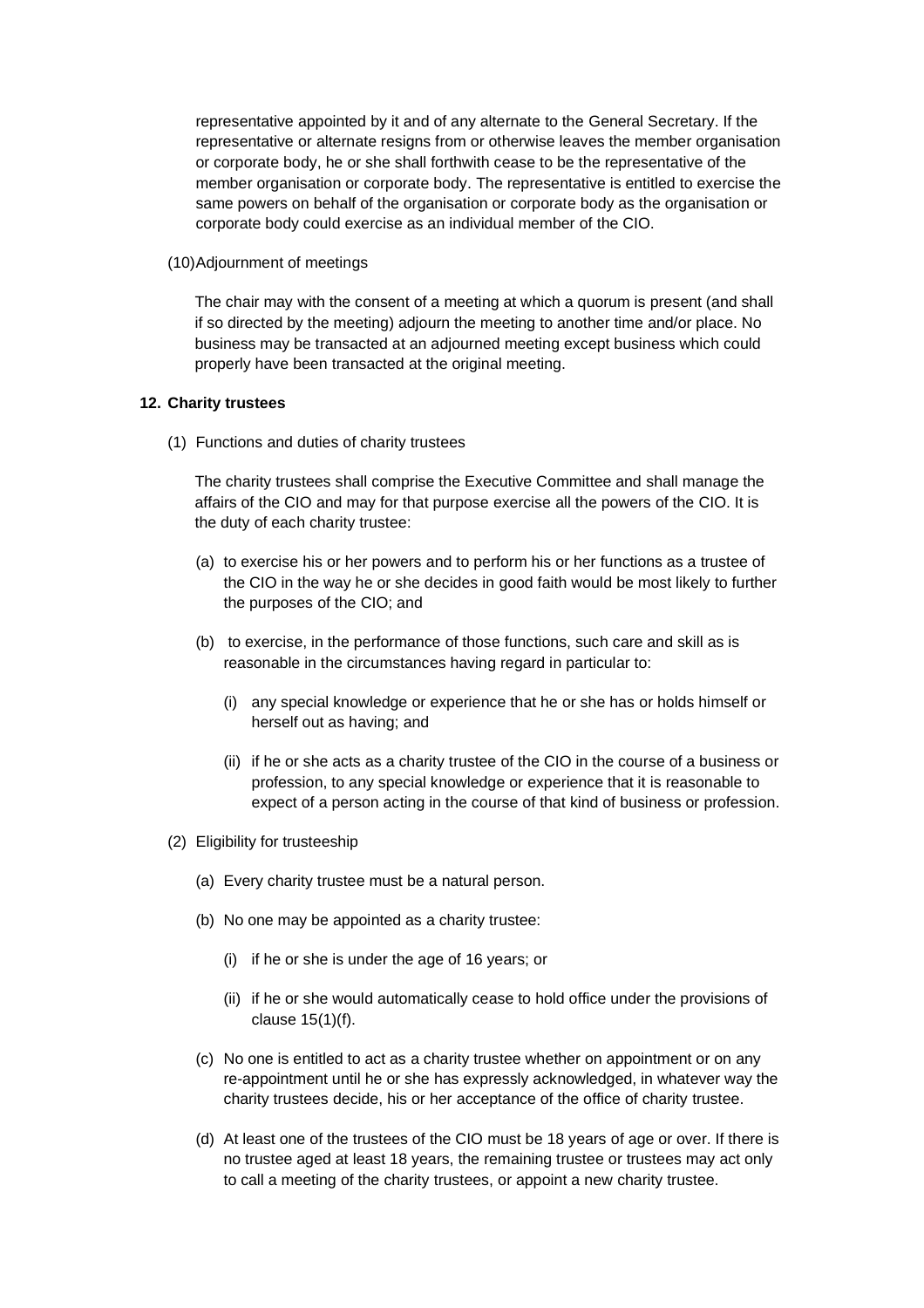- (3) Number of charity trustees
	- (a) There should be not less than 3 nor more than 12 trustees, comprising:
		- (i) 5 ex officio trustees (the Office Bearers), elected in accordance with clause 13(1);
		- (ii) Up to 3 elected trustees, elected in accordance with clause 13(2);
		- (iii) Up to 2 further ex officio trustee (the Junior Representatives), elected in accordance with clause 13(1); and
		- (iv) any co-opted trustees appointed in accordance with clause 13(3).
	- (b) If the number of charity trustees falls below three, the remaining trustee or trustees may act only to call a meeting of the charity trustees, or appoint a new charity trustee.
	- (c) No trustee appointment may be made if as a result the number of charity trustees would exceed 12.
- (4) First charity trustees

The first charity trustees of the CIO are as follows, and are appointed for the following initial terms:

| <b>Trustee name</b> | <b>Trustee type</b>       | <b>Initial Term</b> |
|---------------------|---------------------------|---------------------|
| Neil Gow            | President                 | 2 years             |
| Rebecca Gorton      | <b>General Secretary</b>  | 1 year              |
| Lewis White         | <b>Meetings Secretary</b> | 1 year              |
| Caroline Moore      | Treasurer                 | 2 years             |
| Clare Logan         | Junior Representative     | 2 years             |
| Margherita Bertuzzi | Junior Representative     | 1 year              |
| Rohini Manuel       | <b>Elected Trustee</b>    | 1 year              |
| David Moyes         | <b>Elected Trustee</b>    | 2 years             |
| Duncan Wilson       | <b>Elected Trustee</b>    | 1 year              |

#### **13. Appointment of charity trustees**

- (1) Ex officio trustees
	- (a) The Office Bearers shall comprise the President, General Secretary, Meetings Secretary, Treasurer and Treasurer-Elect of the CIO and each shall for the time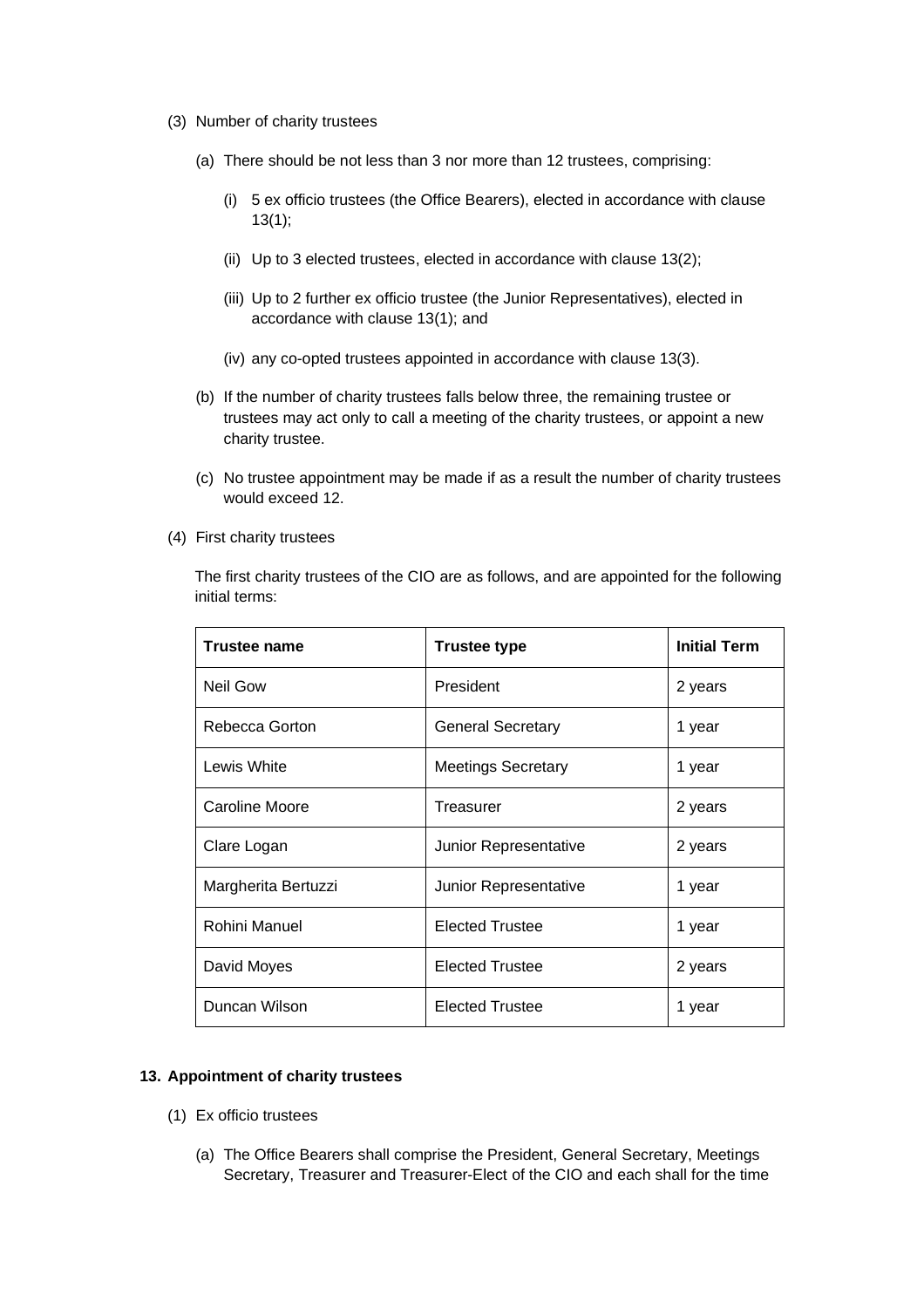being shall automatically, by virtue of holding that office ("ex officio"), be a charity trustee.

- (b) Except for the initial terms of office for the first charity trustees provided for in clause 12(4), the President and Meetings Secretary shall each retire from office at the end of the third annual general meeting after the date on which they each came into office and will not be eligible for re-election for a second consecutive term unless the charity trustees determine (acting reasonably) that exceptional circumstances apply.
- (c) Except for the initial terms of office for the first charity trustees provided for in clause 12(4), the General Secretary and Treasurer shall retire from office at the end of the fourth annual general meeting after the date on which they came into office.
- (d) Except for the initial terms of office for the first charity trustees provided for in clause 12(4), the Treasurer-Elect shall assume the office of Treasurer at the end of the annual general meeting next after the date on which they came into the office of Treasurer-Elect.
- (e) The Junior Representatives shall be an individual who is, or have been in the last 5 years, a trainee in the field of medical or scientific mycology.
- (f) Except for the initial terms of office for the first charity trustees provided for in clause 12(4), the Junior Medical Representative shall retire from office at the end of the third annual general meeting after the date on which they came into office.
- (g) Subject to sub-clause (1)(i) of this clause the Office Bearers and Junior Representative shall be elected from amongst the members of the CIO at the annual general meeting and shall hold office from the conclusion of that meeting.
- (h) Nominations for Office Bearers and Junior Representative may be made by the Executive Committee or members of the CIO in writing and must be in the hands of the General Secretary at least 2 months before the annual general meeting. Such nominations shall be circulated with the notice of the annual general meeting. Should nominations exceed vacancies, election shall be by ballot.
- (i) A ballot of the members shall not be required to fill a vacancy in the office of any of the Office Bearers or Junior Representative if only 1 person is nominated by the members to fill such a vacancy. In such case the charity trustees may appoint the person nominated by the members to fill the vacancy and such person shall be treated as if they had been appointed by a decision of the members of the CIO at an annual general meeting.
- (2) Elected trustees
	- (a) Except for the initial terms of office for the first charity trustees provided for in clause 12(4), the elected trustees shall each retire from office at the end of the third annual general meeting after the date on which they each came into office.
	- (b) Nominations for elected trustees may be made by the Executive Committee or members of the CIO in writing and must be in the hands of the General Secretary at least 2 months before the annual general meeting. Such nominations shall be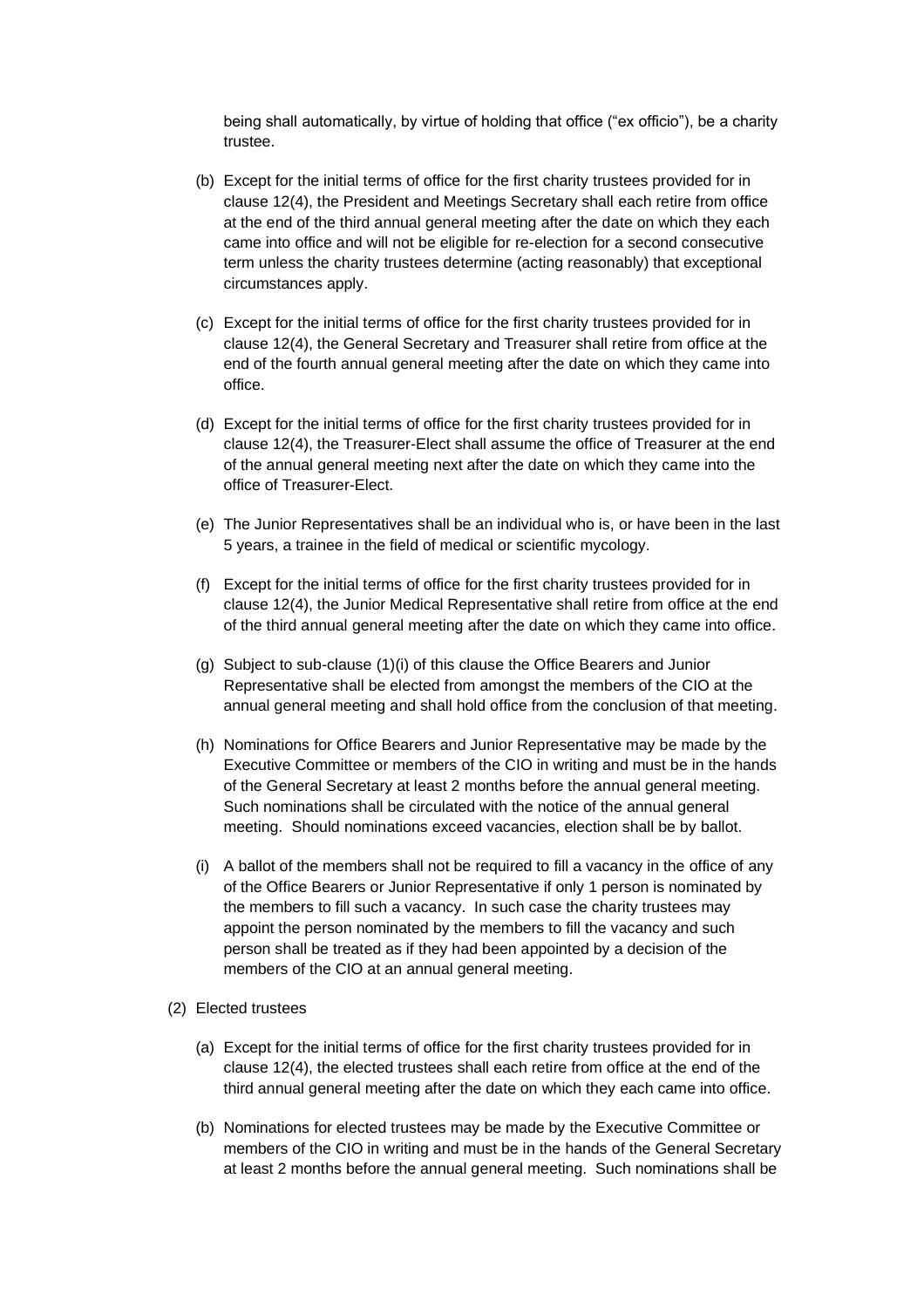circulated with the notice of the annual general meeting. Should nominations exceed vacancies, election shall be by ballot.

- (c) Subject to sub-clause (2)(d) of this clause, the vacancies arising under subclause  $(2)(a)$  of this clause shall be filled by a ballot of the members at the annual general meeting; any vacancies not filled at the annual general meeting may be filled as provided in sub-clause (3) of this clause.
- (d) A ballot of the members shall not be required to fill the vacancies if the number of vacancies is greater than or equal to the number of persons nominated by the members to fill the vacancies. In such case the charity trustees may appoint the persons nominated by the members to fill the vacancies and such persons shall be treated as if they had been appointed by a decision of the members of the CIO at the annual general meeting.
- (3) Co-opted trustees
	- (a) The charity trustees may at any time decide to appoint a new charity trustee, in place of a charity trustee who has retired (other than in accordance with the requirements of sub-clauses  $(1)(b)$ ,  $(1)(c)$ ,  $(1)(d)$ ,  $(1)(f)$  or  $(2)(a)$  of this clause or been removed in accordance with clause 15 (Retirement and removal of charity trustees), provided that the limit specified in clause 12(3) on the number of charity trustees would not as a result be exceeded.
	- (b) Each appointment made in accordance with sub-clause (3)(a) of this clause shall be made at a meeting of the trustees called under clause 18(2)(b), and shall take effect from the end of that meeting unless the appointment is to fill a position which has not then been vacated in which case the appointment shall take effect from the date when the position becomes vacant.
	- (c) A person appointed by the charity trustees in accordance with sub-clause (3)(a) of this clause shall retire at the conclusion of the annual general meeting next following the date of his/her appointment but they may subsequently be elected to any of the charity trustee positions in accordance with sub-clauses (2) and (3) of this clause.

## **14. Information for new charity trustees**

- (1) The charity trustees will make available to each new charity trustee, on or before his or her first appointment:
	- (a) a copy of this constitution and any amendments made to it; and
	- (b) a copy of the CIO's latest trustees' annual report and statement of accounts.

## **15. Retirement and removal of charity trustees**

- (1) A charity trustee ceases to hold office if he or she:
	- (a) retires by notifying the CIO in writing (but only if enough charity trustees will remain in office when the notice of resignation takes effect to form a quorum for meetings);
	- (b) is absent without the permission of the charity trustees from all their meetings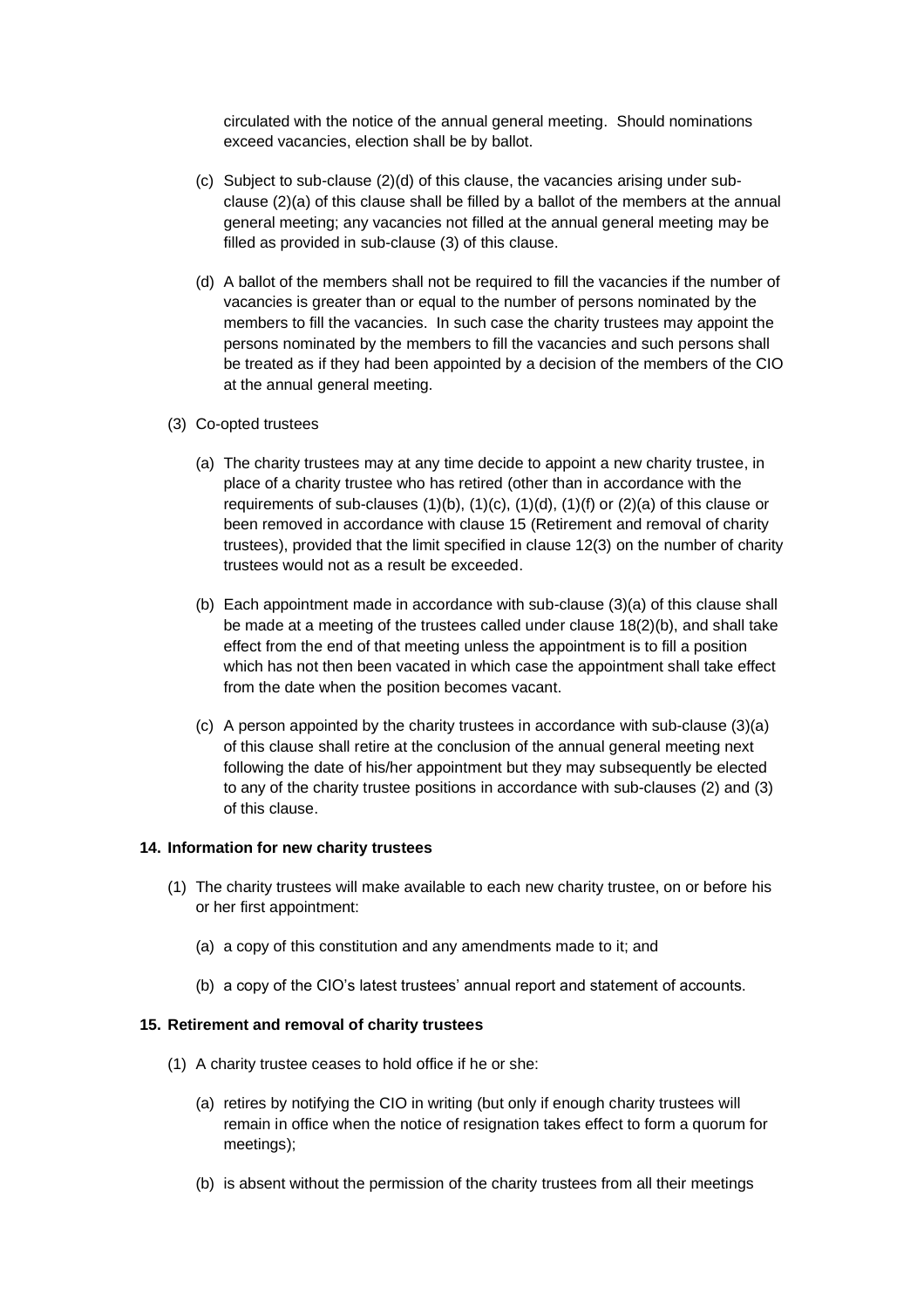held within a period of six months and the trustees resolve that his or her office be vacated;

- (c) dies;
- (d) in the written opinion, given to the company, of a registered medical practitioner treating that person, has become physically or mentally incapable of acting as a director and may remain so for more than three months;
- (e) is removed by the members of the CIO in accordance with sub-clause (2) of this clause; or
- (f) is disqualified from acting as a charity trustee by virtue of section 178-180 of the Charities Act 2011 (or any statutory re-enactment or modification of that provision).
- (2) A charity trustee shall be removed from office if a resolution to remove that trustee is proposed at a general meeting of the members called for that purpose and properly convened in accordance with clause 11, and the resolution is passed by a two-thirds majority of votes cast at the meeting.
- (3) A resolution to remove a charity trustee in accordance with this clause shall not take effect unless the individual concerned has been given at least 14 clear days' notice in writing that the resolution is to be proposed, specifying the circumstances alleged to justify removal from office, and has been given a reasonable opportunity of making oral and/or written representations to the members of the CIO.

## **16. Reappointment of charity trustees**

An elected trustee of ex-officio trustee shall not be eligible for re-election for a second consecutive term unless the charity trustees determine (acting reasonably) that exceptional circumstances apply but may be re-elected after an interval of at least three years.

#### **17. Taking of decisions by charity trustees**

Any decision may be taken either:

- (1) at a meeting of the charity trustees; or
- (2) by resolution in writing or electronic form agreed by all of the charity trustees, which may comprise either a single document or several documents containing the text of the resolution in like form to each of which one or more charity trustees has signified their agreement.

#### **18. Delegation by charity trustees**

- (1) The charity trustees may delegate any of their powers or functions to a committee or committees, and, if they do, they must determine the terms and conditions on which the delegation is made. The charity trustees may at any time alter those terms and conditions, or revoke the delegation.
- (2) This power is in addition to the power of delegation in the General Regulations and any other power of delegation available to the charity trustees, but is subject to the following requirements –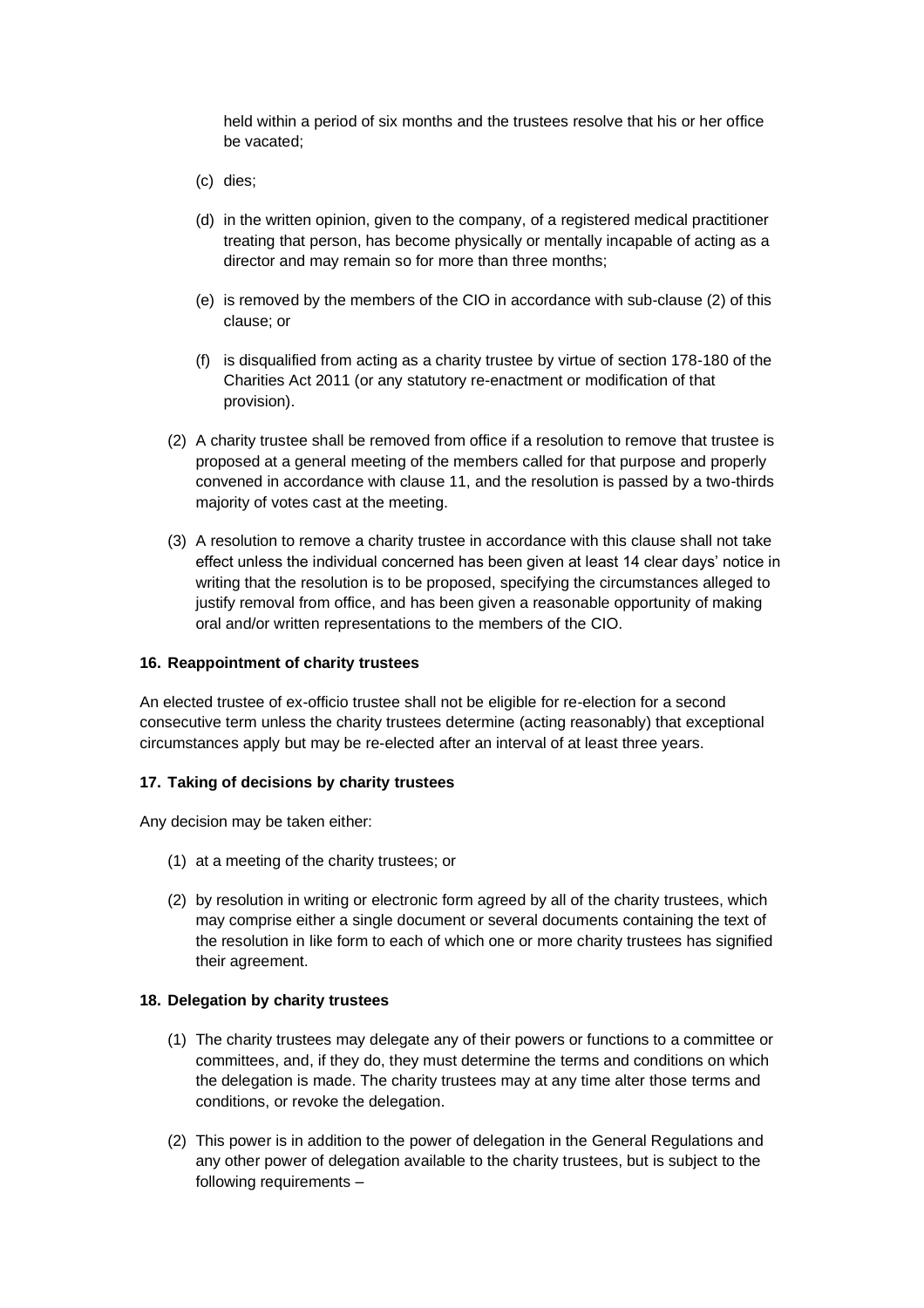- (a) a committee may consist of two or more persons, but at least one member of each committee must be a charity trustee;
- (b) the acts and proceedings of any committee must be brought to the attention of the charity trustees as a whole as soon as is reasonably practicable; and
- (c) the charity trustees shall from time to time review the arrangements which they have made for the delegation of their powers.

#### **19. Meetings and proceedings of charity trustees**

- (1) Calling meetings
	- (a) Any charity trustee may call a meeting of the charity trustees.
	- (b) Subject to that, the charity trustees shall decide how their meetings are to be called, and what notice is required.
- (2) Chairing of meetings

The President shall chair meetings of the charity trustees if present at the meeting and willing to act. Subject to that, the charity trustees who are present at the meeting shall elect another charity trustee to chair the meeting.

- (3) Procedure at meetings
	- (a) No decision shall be taken at a meeting unless a quorum is present at the time when the decision is taken. The quorum is three charity trustees or such larger number as the charity trustees may decide from time to time. A charity trustee shall not be counted in the quorum present when any decision is made about a matter upon which he or she is not entitled to vote.
	- (b) Questions arising at a meeting shall be decided by a majority of those eligible to vote.
	- (c) In the case of an equality of votes, the chair shall have a second or casting vote.
- (4) Participation in meetings by electronic means
	- (a) A meeting may be held by suitable electronic means agreed by the charity trustees in which each participant may communicate with all the other participants.
	- (b) Any charity trustee participating at a meeting by suitable electronic means agreed by the charity trustees in which a participant or participants may communicate with all the other participants shall qualify as being present at the meeting.
	- (c) Meetings held by electronic means must comply with rules for meetings, including chairing and the taking of minutes.

### **20. Saving provisions**

(1) Subject to sub-clause (2) of this clause, all decisions of the charity trustees, or of a committee of charity trustees, shall be valid notwithstanding the participation in any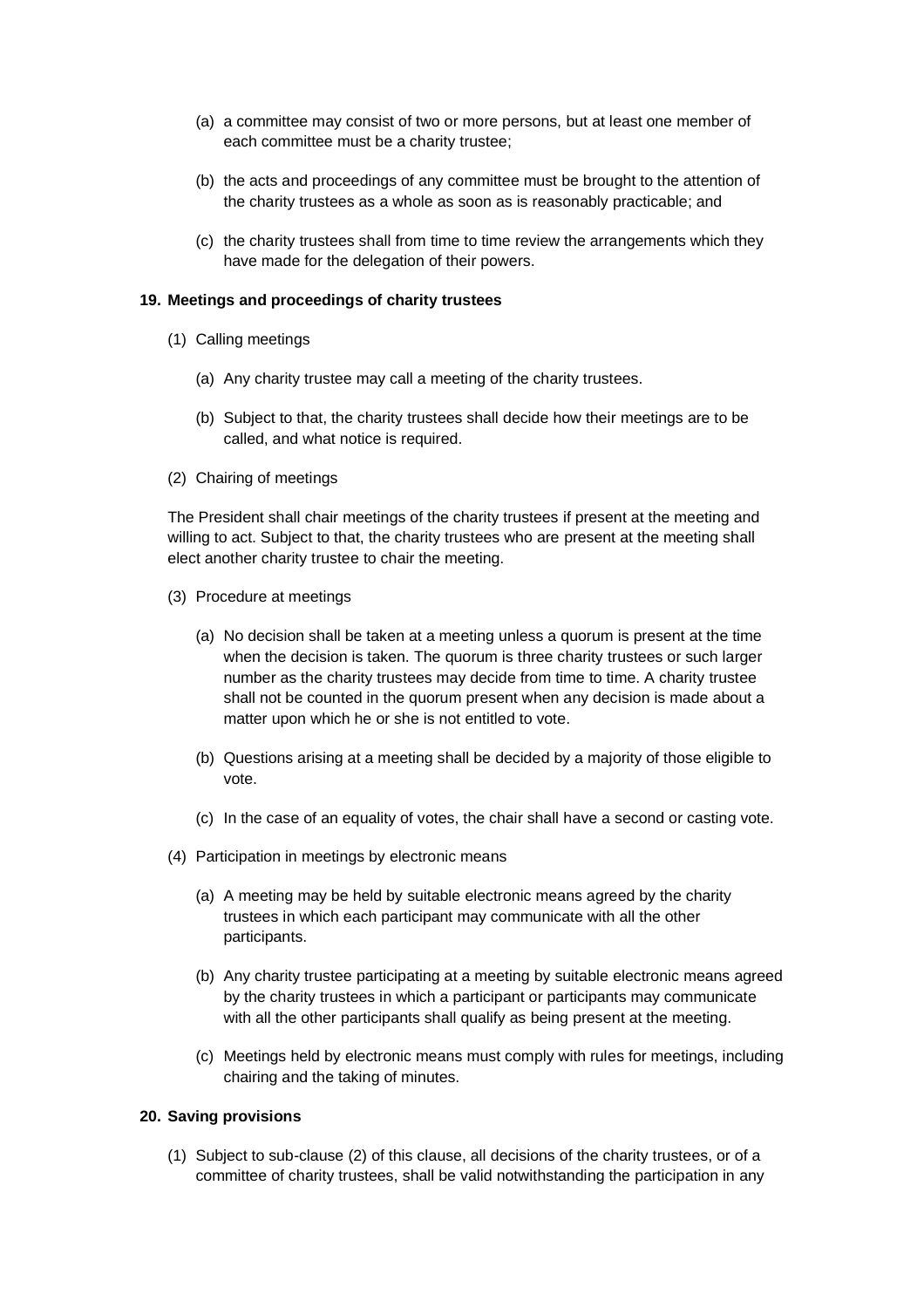vote of a charity trustee:

- (a) who was disqualified from holding office;
- (b) who had previously retired or who had been obliged by the constitution to vacate office;
- (c) who was not entitled to vote on the matter, whether by reason of a conflict of interest or otherwise;

if, without the vote of that charity trustee and that charity trustee being counted in the quorum, the decision has been made by a majority of the charity trustees at a quorate meeting.

(2) Sub-clause (1) of this clause does not permit a charity trustee to keep any benefit that may be conferred upon him or her by a resolution of the charity trustees or of a committee of charity trustees if, but for clause (1), the resolution would have been void, or if the charity trustee has not complied with clause 7 (Conflicts of interest).

## **21. Execution of documents**

- (1) The CIO shall execute documents either by signature or by affixing its seal (if it has one).
- (2) A document is validly executed by signature if it is signed by at least two of the charity trustees.
- (3) If the CIO has a seal:
	- (a) it must comply with the provisions of the General Regulations; and
	- (b) it must only be used by the authority of the charity trustees or of a committee of charity trustees duly authorised by the charity trustees. The charity trustees may determine who shall sign any document to which the seal is affixed and unless otherwise determined it shall be signed by two charity trustees.

#### **22. Use of electronic communications**

(1) General

The CIO will comply with the requirements of the Communications Provisions in the General Regulations and in particular:

- (a) the requirement to provide within 21 days to any member on request a hard copy of any document or information sent to the member otherwise than in hard copy form;
- (b) any requirements to provide information to the Commission in a particular form or manner.
- (2) To the CIO

Any member or charity trustee of the CIO may communicate electronically with the CIO to an address specified by the CIO for the purpose, so long as the communication is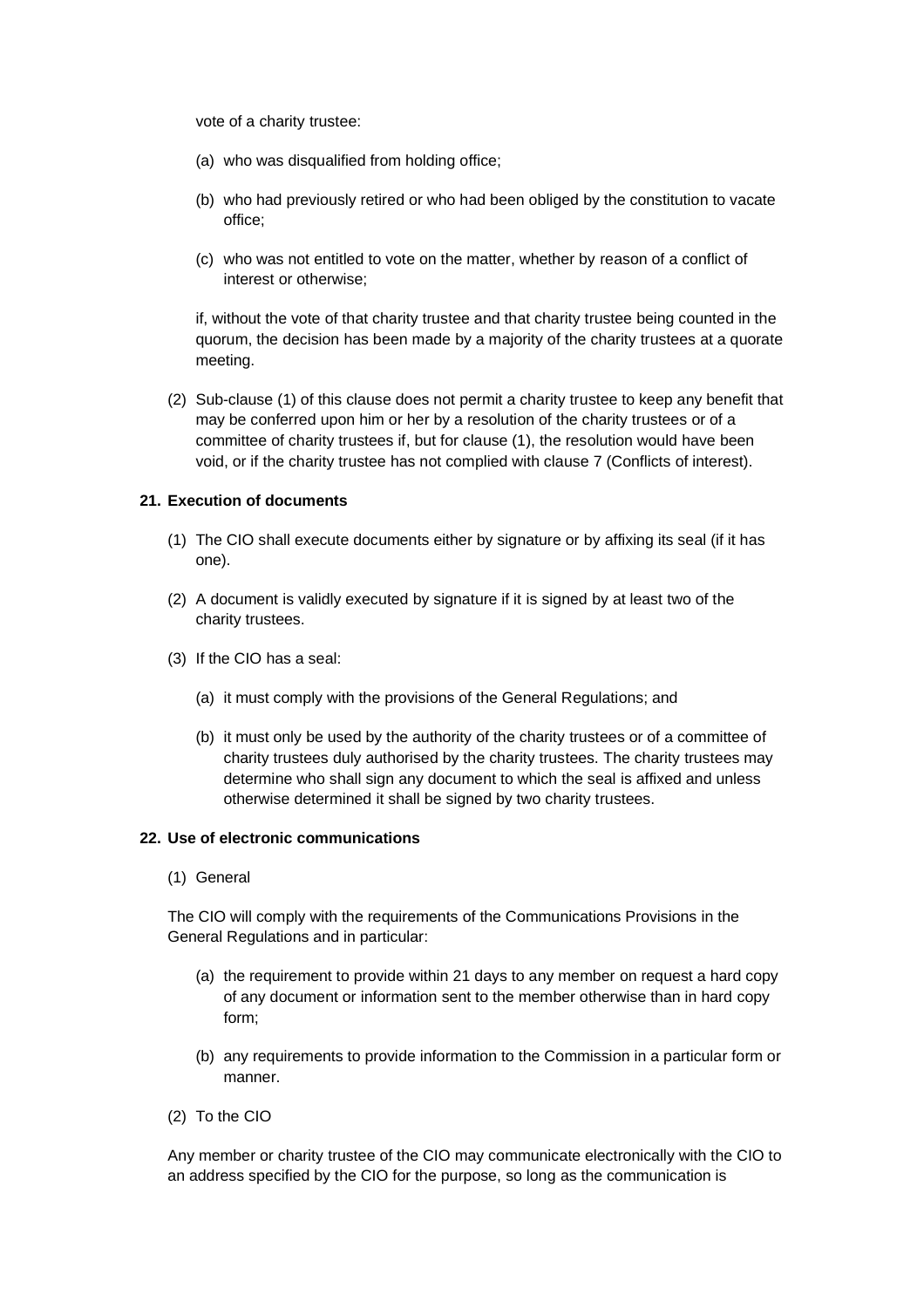authenticated in a manner which is satisfactory to the CIO.

- (3) By the CIO
	- (a) Any member or charity trustee of the CIO, by providing the CIO with his or her email address or similar, is taken to have agreed to receive communications from the CIO in electronic form at that address, unless the member has indicated to the CIO his or her unwillingness to receive such communications in that form.
	- (b) The charity trustees may, subject to compliance with any legal requirements, by means of publication on its website –
		- (i) provide the members with the notice referred to in clause 11(3) (Notice of general meetings);
		- (ii) give charity trustees notice of their meetings in accordance with clause 19(1) (Calling meetings); and
		- (iii) submit any proposal to the members or charity trustees for decision by written resolution or postal vote in accordance with the CIO's powers under clause 10 (Members' decisions), 10(3) (Decisions taken by resolution in writing), or 11(7) (postal voting).
	- (c) The charity trustees must:
		- (i) take reasonable steps to ensure that members and charity trustees are promptly notified of the publication of any such notice or proposal; and
		- (ii) send any such notice or proposal in hard copy form to any member or charity trustee who has not consented to receive communications in electronic form.

## **23. Keeping of Registers**

The CIO must comply with its obligations under the General Regulations in relation to the keeping of, and provision of access to, registers of its members and charity trustees.

#### **24. Minutes**

The charity trustees must keep minutes of all:

- (1) appointments of officers made by the charity trustees;
- (2) proceedings at general meetings of the CIO;
- (3) meetings of the charity trustees and committees of charity trustees including:
	- (a) the names of the trustees present at the meeting;
	- (b) the decisions made at the meetings; and
	- (c) where appropriate the reasons for the decisions;
- (4) decisions made by the charity trustees otherwise than in meetings.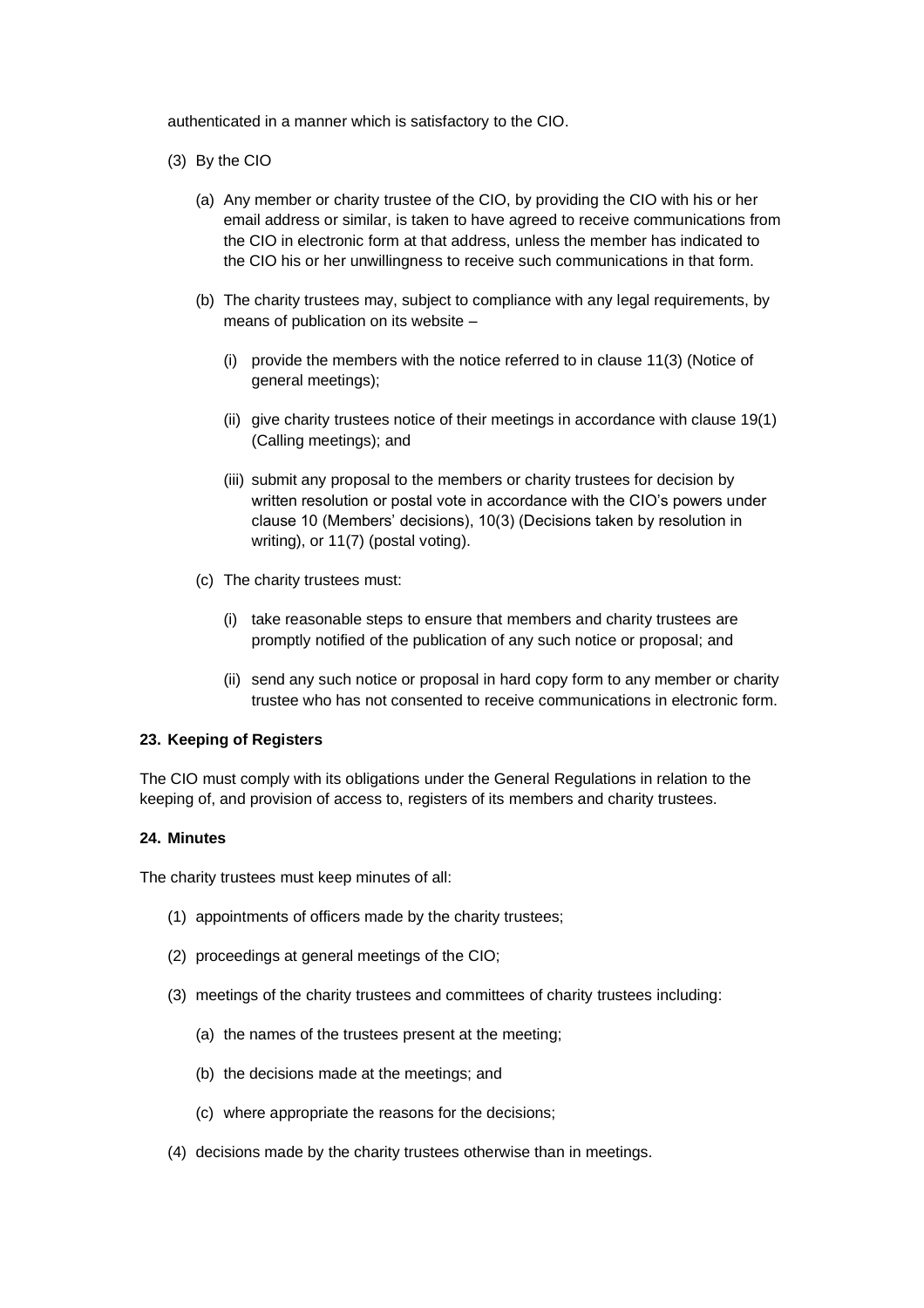### **25. Accounting records, accounts, annual reports and returns, register maintenance**

- (1) The charity trustees must comply with the requirements of the Charities Act 2011 with regard to the keeping of accounting records, to the preparation and scrutiny of statements of accounts, and to the preparation of annual reports and returns. The statements of accounts, reports and returns must be sent to the Charity Commission, regardless of the income of the CIO, within 10 months of the financial year end.
- (2) The charity trustees must comply with their obligation to inform the Commission within 28 days of any change in the particulars of the CIO entered on the Central Register of Charities.

### **26. Rules**

The charity trustees may from time to time make such reasonable and proper rules or bye laws as they may deem necessary or expedient for the proper conduct and management of the CIO, but such rules or bye laws must not be inconsistent with any provision of this constitution. Copies of any such rules or bye laws currently in force must be made available to any member of the CIO on request.

### **27. Disputes**

If a dispute arises between members of the CIO about the validity or propriety of anything done by the members under this constitution, and the dispute cannot be resolved by agreement, the parties to the dispute must first try in good faith to settle the dispute by mediation before resorting to litigation.

#### **28. Amendment of constitution**

As provided by clauses 224-227 of the Charities Act 2011:

- (1) This constitution can only be amended:
	- (a) by resolution agreed in writing by all members of the CIO; or
	- (b) by a resolution passed by a 75% majority of votes cast at a general meeting of the members of the CIO.
- (2) Any alteration of clause 3 (Objects), clause 29 (Voluntary winding up or dissolution), this clause, or of any provision where the alteration would provide authorisation for any benefit to be obtained by charity trustees or members of the CIO or persons connected with them, requires the prior written consent of the Charity Commission.
- (3) No amendment that is inconsistent with the provisions of the Charities Act 2011 or the General Regulations shall be valid.
- (4) A copy of any resolution altering the constitution, together with a copy of the CIO's constitution as amended, must be sent to the Commission within 15 days from the date on which the resolution is passed. The amendment does not take effect until it has been recorded in the Register of Charities.

#### **29. Voluntary winding up or dissolution**

(1) As provided by the Dissolution Regulations, the CIO may be dissolved by resolution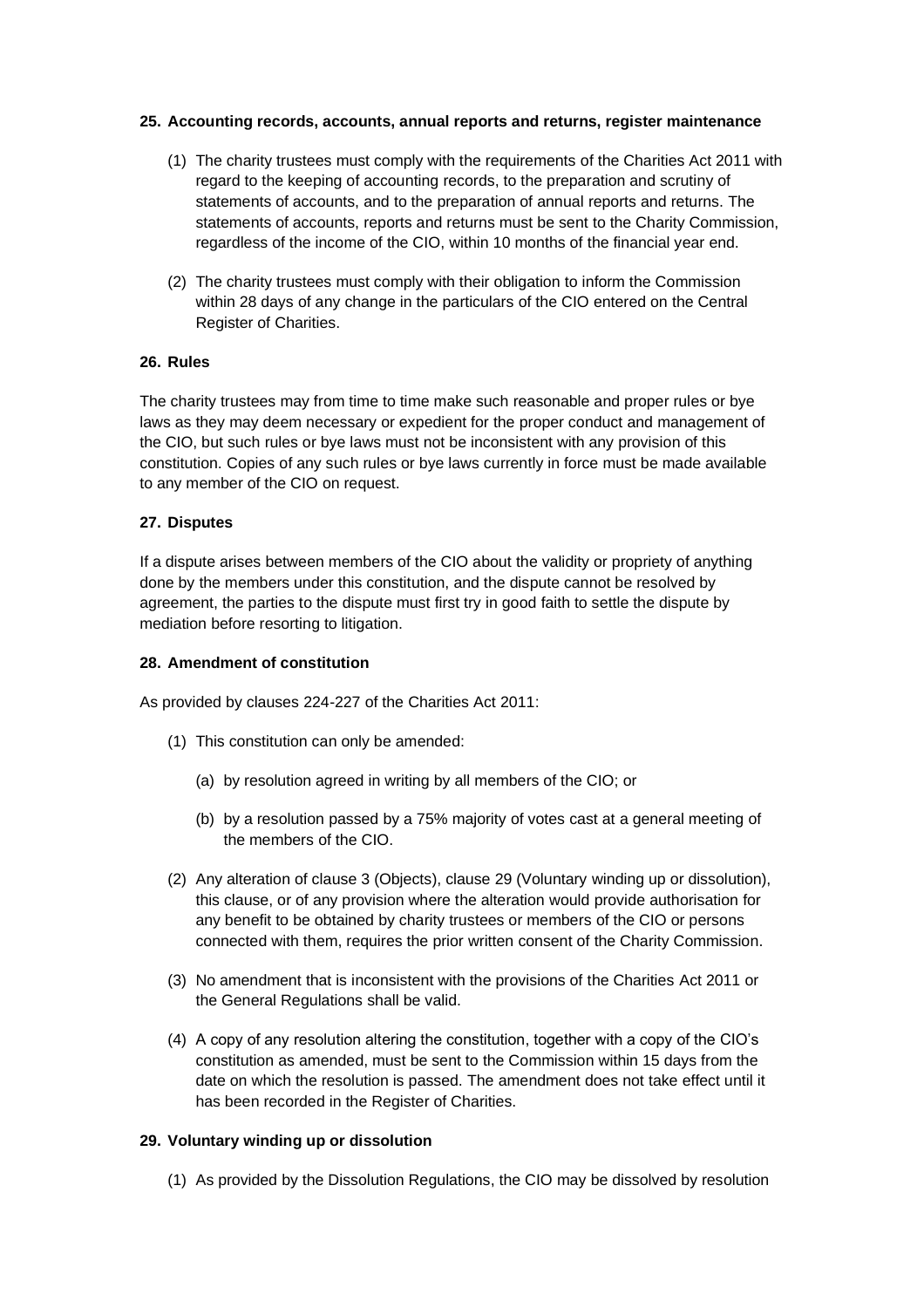of its members. Any decision by the members to wind up or dissolve the CIO can only be made:

- (a) at a general meeting of the members of the CIO called in accordance with clause 11 (Meetings of Members), of which not less than 14 days' notice has been given to those eligible to attend and vote:
	- (i) by a resolution passed by a 75% majority of those voting, or
	- (ii) by a resolution passed by decision taken without a vote and without any expression of dissent in response to the question put to the general meeting; or
- (b) by a resolution agreed in writing by all members of the CIO.
- (2) Subject to the payment of all the CIO's debts:
	- (a) Any resolution for the winding up of the CIO, or for the dissolution of the CIO without winding up, may contain a provision directing how any remaining assets of the CIO shall be applied.
	- (b) If the resolution does not contain such a provision, the charity trustees must decide how any remaining assets of the CIO shall be applied.
	- (c) In either case the remaining assets must be applied for charitable purposes the same as or similar to those of the CIO.
- (3) The CIO must observe the requirements of the Dissolution Regulations in applying to the Commission for the CIO to be removed from the Register of Charities, and in particular:
	- (a) the charity trustees must send with their application to the Commission:
		- (i) a copy of the resolution passed by the members of the CIO;
		- (ii) a declaration by the charity trustees that any debts and other liabilities of the CIO have been settled or otherwise provided for in full; and
		- (iii) a statement by the charity trustees setting out the way in which any property of the CIO has been or is to be applied prior to its dissolution in accordance with this constitution;
	- (b) the charity trustees must ensure that a copy of the application is sent within seven days to every member and employee of the CIO, and to any charity trustee of the CIO who was not privy to the application.
- (4) If the CIO is to be wound up or dissolved in any other circumstances, the provisions of the Dissolution Regulations must be followed.

### **30. Interpretation**

In this constitution:

"connected person" means: